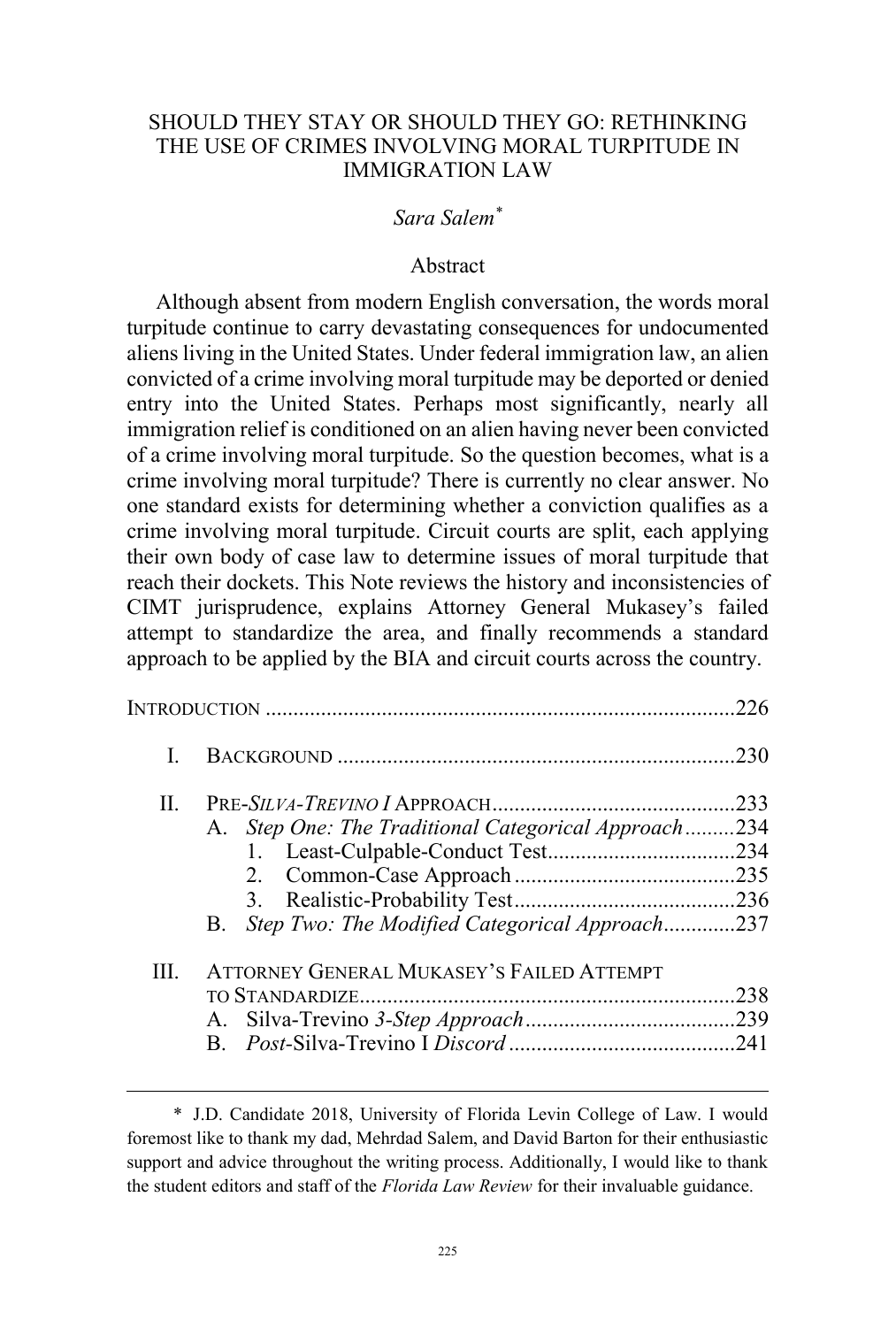| 226 | <b>FLORIDA LAW REVIEW</b>                                                       | <b>IVol. 70</b> |
|-----|---------------------------------------------------------------------------------|-----------------|
|     | the contract of the contract of the contract of the contract of the contract of |                 |

# INTRODUCTION<sup>1</sup>

Courts have long struggled to define "crimes involving moral turpitude." In 1916, during a discussion by the House Committee on Immigration, an Illinois Representative said, "No one can really say what is meant by saying a crime involving moral turpitude."<sup>2</sup> In 1956, the U.S. Court of Appeals for the Third Circuit observed that, "the borderline of 'moral turpitude' is not an easy one to locate."<sup>3</sup> In 2005, one judge referred to moral turpitude jurisprudence as an "amorphous morass."<sup>4</sup> And most recently in 2016, Judge Richard Posner stated, "It is preposterous that that stale, antiquated, and, worse, meaningless phrase should continue to be a part of American Law."<sup>5</sup> Despite these criticisms, the term moral turpitude persists throughout modern immigration law.<sup>6</sup> Under current federal statutes, a conviction for a crime involving moral turpitude (CIMT) can result in severe consequences for an alien living in the United States.7

 <sup>1.</sup> Prior to the publication of this Note, the BIA complied with the Attorney General's direction to articulate a uniform standard for determining whether a particular criminal offense is a CIMT. *See* Silva-Trevino, 26 I. & N. Dec. 826 (B.I.A. 2016). The BIA concluded that the categorical and modified categorical approaches should be used for the CIMT inquiry. *Id.* at 827. As to which categorical test is appropriate, the BIA stated that the realistic-probability test will be applied to determine whether an offense categorically qualified as a CIMT "unless controlling circuit law expressly dictates otherwise." *Id.* at 832. Given that the BIA has spoken directly on the CIMT question, this Note can be read to better understand why the BIA reached the decision that it did.

<sup>2.</sup> *Restriction of Immigration: Hearing on H.R. 10384 Before the Comm. on Immigration & Naturalization*, 64th Cong. 8 (1916) (statement of Rep. Adolph J. Sabath).

<sup>3.</sup> Quilodran-Brau v. Holland, 232 F.2d 183, 184 (3d Cir. 1956).

<sup>4.</sup> Partyka v. Att'y Gen., 417 F.3d 408, 409 (3d Cir. 2005).

<sup>5.</sup> Arias v. Lynch, 834 F.3d 823, 830 (7th Cir. 2016) (Posner, J., concurring).

<sup>6.</sup> *See infra* notes 9−11 and accompanying text. Moral turpitude has previously been used in a range of areas such as defamation, evidence law, voting rights, juror qualification, and professional licensing; however, it remains most prevalent in immigration law. Julia Ann Simon-Kerr, *Moral Turpitude*, 2012 UTAH L. REV. 1001, 1001−02.

<sup>7</sup>*. See* Jordan v. De George, 341 U.S. 223, 231 (1951) ("The court has stated that 'deportation is a drastic measure and at times the equivalent of banishment or exile.'" (quoting Fong Haw Tan v. Phelan, 333 U.S. 6, 10 (1948))).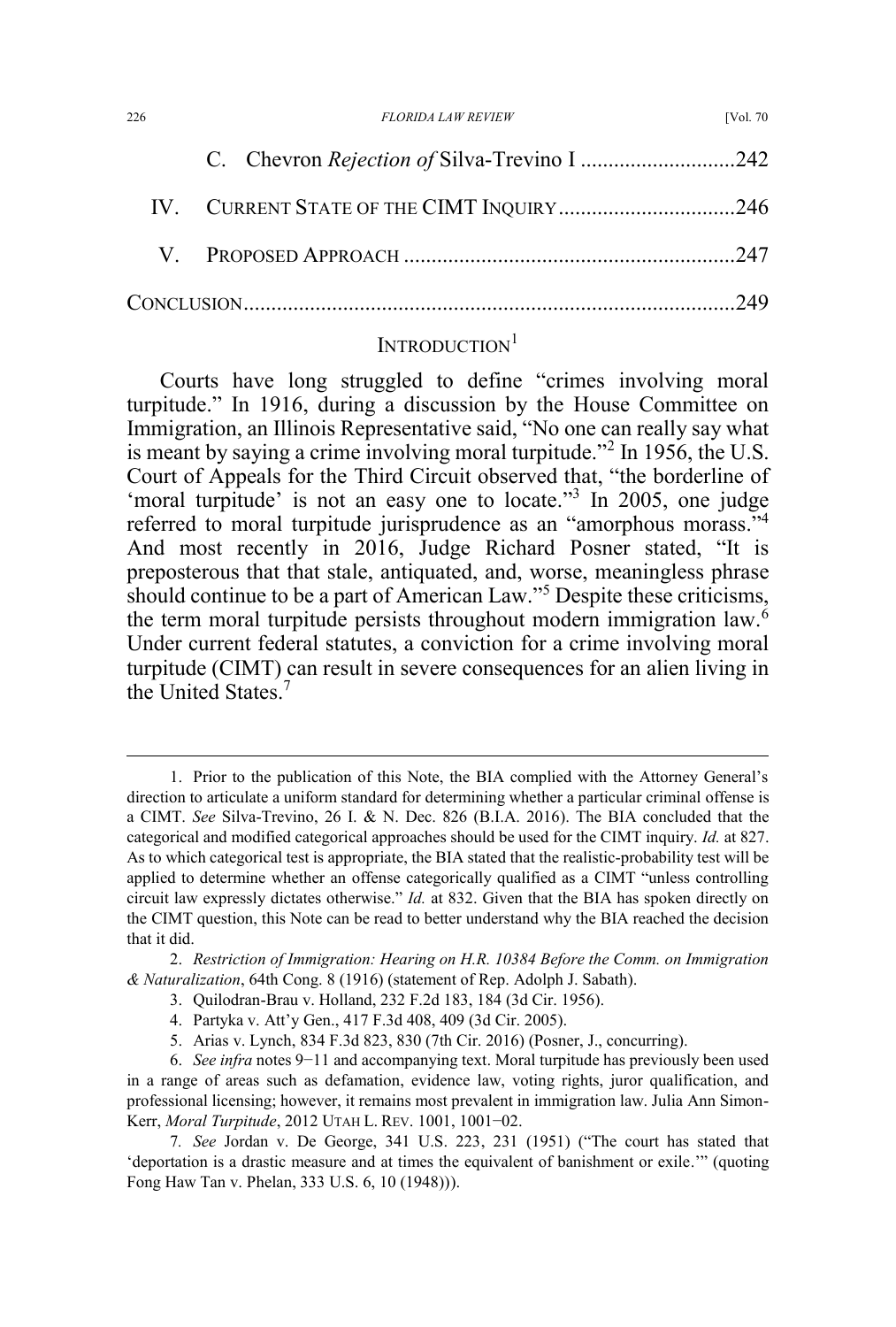Under the Immigration and Nationality Act  $(INA)^8$  an alien convicted of a CIMT can be denied entry to the United States,<sup>9</sup> deported,<sup>10</sup> or rendered ineligible for certain forms of immigration relief.<sup>11</sup> These consequences have been described as a sort of "collateral sanctioning mechanism," where aliens suffer immigration consequences in addition to the penalty for the underlying offense.<sup>12</sup> With such harsh penalties at stake, one might hope that a clear standard exists for determining whether a crime is a CIMT.<sup>13</sup> Unfortunately, that is not the case, and the CIMT inquiry continues to be a source of confusion for courts and practitioners across the country.<sup>14</sup> Separation-of-power concerns present one roadblock to standardization.<sup>15</sup> And because criminal codes differ by state, Congress has abstained from creating one exhaustive list of CIMTs.<sup>16</sup> Without definitive answers, courts have turned to common law tests to determine whether specific state law convictions qualify as CIMTs.<sup>17</sup> These various tests have resulted in inconsistency and

12. Simon-Kerr, *supra* note 6, at 1040.

13. It has previously been suggested that the term "crimes involving moral turpitude" lacked sufficiently definite standards and was therefore void for vagueness. *Jordan*, 341 U.S. at 229. However, in 1951, the Supreme Court arguably closed the door to that argument, stating in dicta that the language of the statute conveyed a sufficiently definite warning as to the proscribed conduct in cases involving fraud. *Id.* at 231. The vagueness argument has not been raised in less "obvious cases." *Id.* at 232.

14. *See* Anthony Guidice, *Is a Crime One Involving Moral Turpitude? You Have an Answer –* Silva-Trevino*? The Devil You Have!*, 12-05 IMMIGR. BRIEFINGS 1, 1 (2012) ("People with years and years of experience cannot agree on how to attack a monster like this CIMT idea—one having no clear methodology or genuine clarity.").

15. *See infra* Section III.C (discussing the circuit courts rejection of the Attorney General's attempt to standardize the CIMT inquiry). In addition, the *Chevron* doctrine directs federal courts to give deference to the BIA's definition of CIMT under the INA, however, federal courts review de novo the BIA's evaluation of a state criminal statute. Ruiz–Lopez v. Holder, 682 F.3d 513, 516 (6th Cir. 2012); Rodriquez–Castro v. Gonzales, 427 F.3d 316, 320 (5th Cir. 2007).

16. *See* Brian C. Harms, *Redefining "Crimes of Moral Turpitude": A Proposal to Congress*, 15 GEO. IMMIGR. L.J. 259, 280 (2001) (stating that efficiency and flexibility concerns have likely prevented Congress from developing one exhaustive list of CIMTs). Compare this to the similarly ambiguous term "aggravated felony" used in immigration law, where Congress has adopted a listing approach. *See* 8 U.S.C. § 1101(a)(43) (2012). However, in 2016, the Tenth Circuit held that a portion of the INA's listing definition of "aggravated felonies" was unconstitutionally vague. Golicov v. Lynch, 837 F.3d 1065, 1072 (10th Cir. 2016).

17. *See infra* Part II.

 <sup>8.</sup> Pub. L. No. 82-414, 66 Stat. 163 (codified as amended in scattered sections of 8 U.S.C.).

<sup>9. 8</sup> U.S.C. § 1182(a)(2)(A)(i)(I) (2012).

<sup>10.</sup> *Id.* § 1227(a)(2)(A)(i)(I).

<sup>11.</sup> *See, e.g.*, *id.* § 1229b(b)(1)(C) (rendering the alien ineligible for cancellation of removal).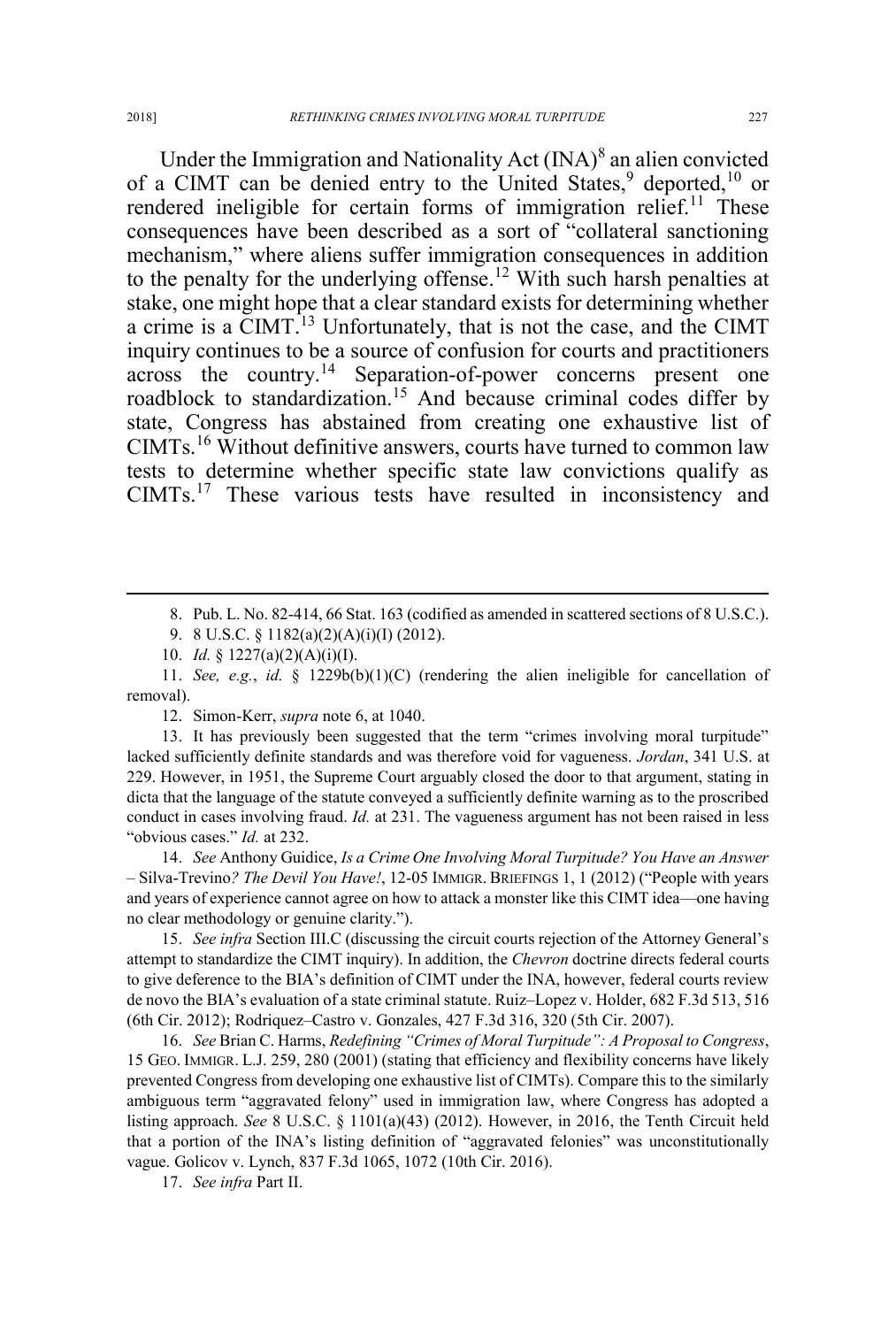confusion across the country in how criminal convictions should be classified for immigration purposes.<sup>18</sup>

Consider, for example, the crime of false use of a Social Security number.<sup>19</sup> Where employment is increasingly conditioned on completion of I-9 verification, it is not unusual for aliens to use fraudulent Social Security numbers to obtain work.<sup>20</sup> This was the case for Octavia Beltran–Tirado, a native and citizen of Mexico, who fled her country at eighteen to come to the United States.<sup>21</sup> Beltran–Tirado initially used a fraudulent Social Security number to obtain employment, and over the course of the next twenty years, continued to use the Social Security number to work, pay taxes, and buy a house.<sup>22</sup> Beltran–Tirado was eventually arrested and convicted for fraudulent use of a Social Security number.<sup>23</sup> After being issued an order of removal, Beltran–Tirado applied for relief based on a provision of law designed to regularize the status of long-resident aliens illegally in the country.<sup>24</sup> However, the grant of this relief was conditioned on a finding of good moral character, the definition of which excluded anyone convicted of a CIMT.<sup>25</sup> After a lower court denied Beltran–Tirado relief based on a finding that her conviction constituted a CIMT, the U.S. Court of Appeals for the Ninth Circuit reversed, holding that the crime was *not* a CIMT, reasoning that false use of a Social Security number is *malum prohibitum* and the crime was

19. Federal law has codified various offenses relating to the fraudulent use of a Social Security number; however, a finding of guilt can typically be predicated on the same underlying facts—as in a false attestation on an employment verification form for the purpose of obtaining employment. *See* 18 U.S.C. § 1546(b)(3) (2012); 42 U.S.C. § 408(a)(7) (2012).

20. *See* Thomas Ahearn, *DOJ Significantly Increases Fines for Form I-9 Violations*, ESR NEWS BLOG (July 20, 2016), http://www.esrcheck.com/wordpress/2016/07/20/doj-significantlyincreases-fines-for-form-i-9-violations/. For an interesting discussion on undocumented immigrants' "unfair decision" between starving and lying upon entrance to the United States, see Carlos Cano, *Crimes Involving Moral Turpitude: A Call for Congressional Clarification and the "Use of a False Social Security Number" Exception*, 60 LOY. L. REV. 815, 847–50 (2014).

22. *Id.* at 1182.

 <sup>18.</sup> *See Jordan*, 341 U.S. at 235 (Jackson, J., dissenting) (arguing that there is universal recognition that moral turpitude is an "undefined and undefinable standard"); Arias v. Lynch, 834 F.3d 823, 829 (7th Cir. 2016) (recognizing the difficulty courts have had in defining the boundaries of moral turpitude); Danesh, 19 I. & N. Dec. 669, 670 (B.I.A. 1988) (referring to moral turpitude as a nebulous concept).

<sup>21.</sup> Beltran–Tirado v. INS, 213 F.3d 1179, 1181–82 (9th Cir. 2000).

<sup>23.</sup> *Id.* 

<sup>24.</sup> *Id.* at 1183.

<sup>25.</sup> *Id.* This requirement is typical of immigration relief provisions, many of which are either conditioned on admissibility or require good moral character, the definition of which precludes anyone convicted of a CIMT. *See* 8 U.S.C. § 1101(f)(3) (2012) (stating that no person shall be regarded as having good moral character who is a member of the classes of persons described in section  $1182(a)(2)(A)$ ; *id.* §  $1182(a)(2)(A)$  (describing aliens who have been convicted of CIMTs as inadmissible).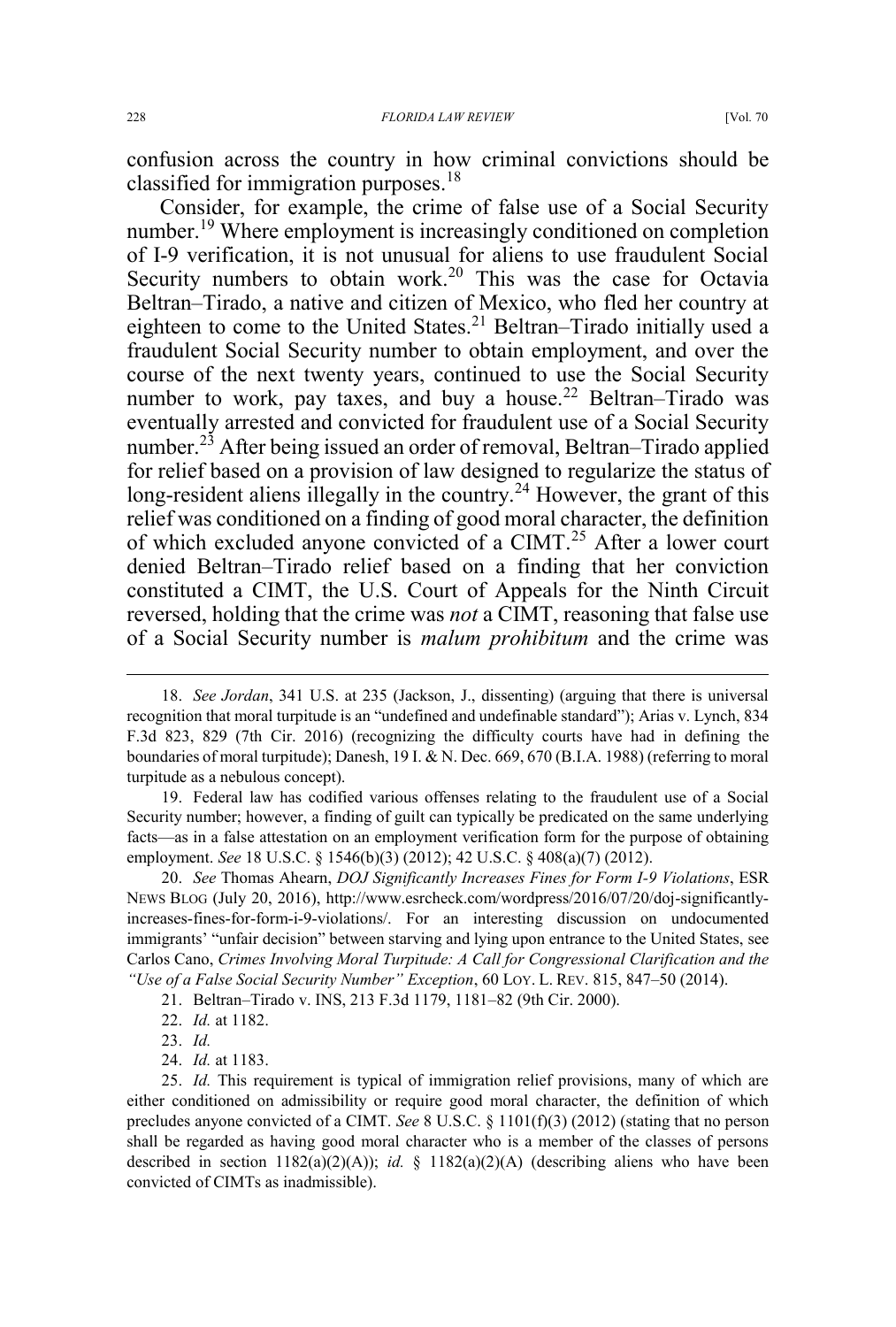committed only "to further otherwise legal behavior."<sup>26</sup> This Ninth Circuit decision stands in stark contrast to opinions on the same issue in the Fifth,<sup>27</sup> Sixth,<sup>28</sup> Seventh,<sup>29</sup> and Eighth<sup>30</sup> Circuits, all finding that fraudulent use of a Social Security number *is* a CIMT, and therefore carries all the consequences of a CIMT conviction. This is just one example of the inconsistency and ambiguity that plagues the CIMT inquiry.

While calls to standardize this area of the law are nothing new, what has changed are the express priorities of the executive branch. President Donald J. Trump has repeatedly advocated for the deportation of all criminal aliens, and his campaign promises highlighted a tougher stance on immigration.<sup>31</sup> In a campaign speech in Arizona, Trump stated, "According to federal data, there are at least 2 million, 2 million, think of it, criminal aliens now inside of our country, 2 million people criminal aliens. We will begin moving them out day one."<sup>32</sup> On January 25, 2017, President Trump acted on these promises, issuing an executive order directing the Department of Homeland Security to prioritize for removal aliens who have been convicted of any criminal offense.<sup>33</sup>

 <sup>26.</sup> *Beltran–Tirado*, 213 F.3d at 1184. Note that CIMT jurisprudence has historically distinguished between crimes that are *malum in se* and *malum prohibitum*, finding that only the former meets the definition of CIMT. *See* New Jersey v. T.L.O*.*, 469 U.S. 325, 379 n.21 (1985) (Stevens, J., concurring and dissenting).

<sup>27.</sup> *E.g.*, Hyder v. Keisler, 506 F.3d 388, 393 (5th Cir. 2007).

<sup>28.</sup> *E.g.*, Serrato–Soto v. Holder, 570 F.3d 686, 692 (6th Cir. 2009).

<sup>29.</sup> *E.g.*, Marin–Rodriquez v. Holder, 710 F.3d 734, 740 (7th Cir. 2013).

<sup>30.</sup> *E.g.*, Guardado–Garcia v. Holder, 615 F.3d 900, 903 (8th Cir. 2010).

<sup>31.</sup> Stephen Collinson & Jeremy Diamond, *Trump on Immigration: No Amnesty, No Pivot*, CNN (Sept. 1, 2016), http://www.cnn.com/2016/08/31/politics/donald-trump-immigrationspeech/index.html.

<sup>32.</sup> Phillip Bump, *Here's What Donald Trump Said in His Big Immigration Speech, Annotated*, WASH. POST (Aug. 31, 2016), https://www.washingtonpost.com/news/the-fix/wp/ 2016/08/31/heres-what-donald-trump-said-in-his-big-immigration-speech-annotated/?utm\_term =.b86cb18a458c.

<sup>33.</sup> Press Release, Office of the Press Sec'y, Executive Order: Enhancing Public Safety in the Interior of the United States (Jan. 25, 2017), https://www.whitehouse.gov/the-pressoffice/2017/01/25/presidential-executive-order-enhancing-public-safety-interior-united. *See also*  Liz Robbins & Caitlin Dickerson, *Immigration Agents Arrest 600 People Across U.S. in One Week*, N.Y. TIMES (Feb. 12, 2017), https://mobile.nytimes.com/2017/02/12/nyregion/ immigration-arrests-sanctuary-city.html?referer=http://m.facebook.com (reporting that federal immigration officials arrested over 600 people in the weeks following President Trump's executive order defining new enforcement priorities); Donald J. Trump (@realDonaldTrump), TWITTER (Feb. 12, 2017, 3:34 AM), https://twitter.com/realDonaldTrump/status/ 830741932099960834 ("The crackdown on illegal criminals is merely the keeping of my campaign promise. Gang members, drug dealers & others are being removed!").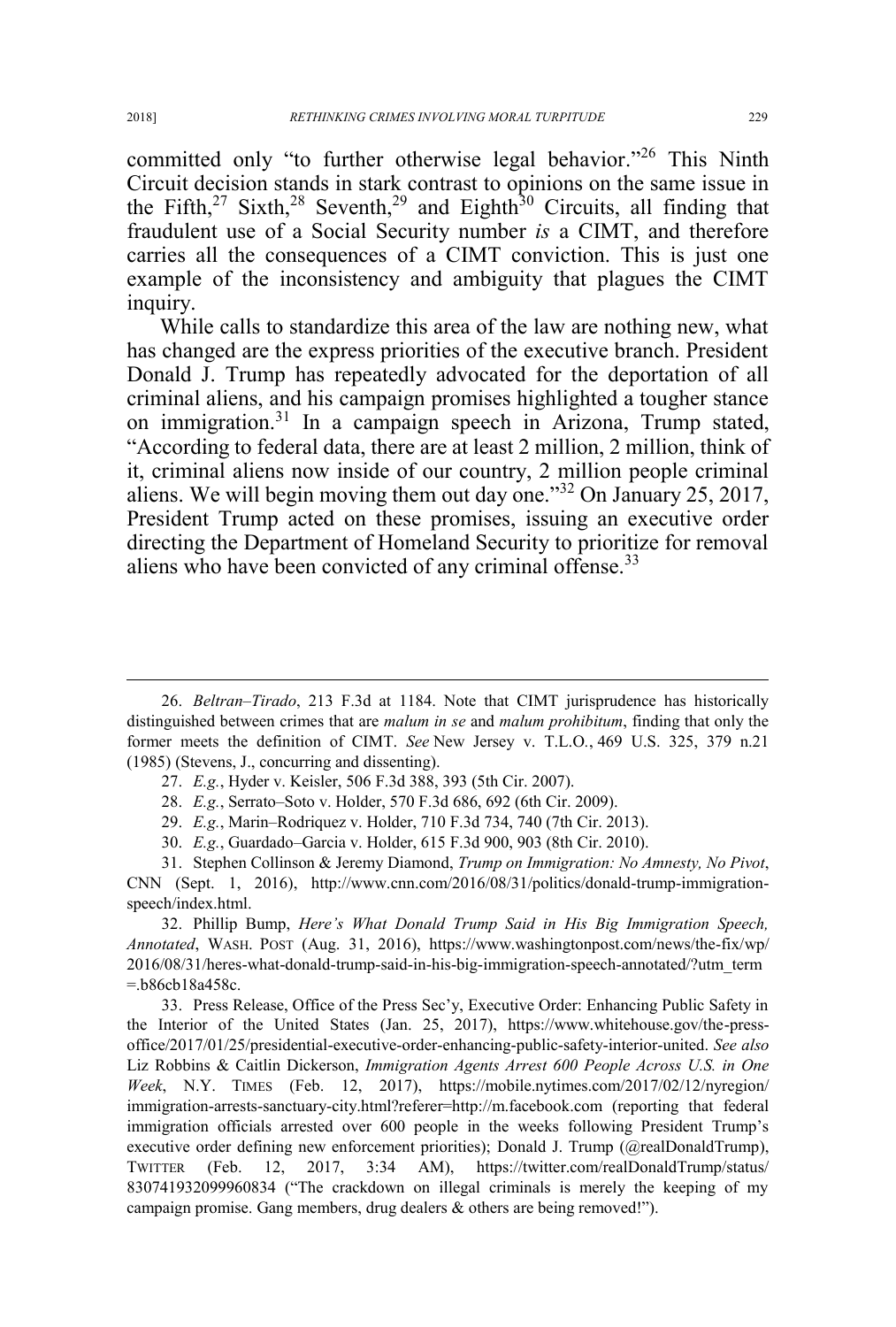This executive order marks a drastic shift from President Barack Obama's previous enforcement priorities, which were limited to undocumented immigrants who threatened public safety or national security, had ties to criminal gang activity, committed serious felony offenses, or were habitual misdemeanor criminal offenders.<sup>34</sup> The importance of this change is underpinned by budgetary constraints, which generally limit removal to only those aliens who qualify as enforcement priorities.35 This means that aliens with convictions for lesser crimes, who did not previously qualify as enforcement priorities and were therefore likely to receive prosecutorial discretion, will now receive removal orders if brought to the attention of authorities. And in line with this increased enforcement, we are likely to see a proportional increase in applications for relief, the grant of which is often conditioned on the applicant having no prior CIMT convictions.<sup>36</sup>

It is because of this change in policy and priorities that it is more important than ever to address the problems that have beleaguered CIMT jurisprudence. Where removal of undocumented aliens could potentially increase in coming years, it is important that aliens facing this difficult process are met with a fair and consistent legal system. In an effort to address this issue, Part I of this Note examines the background and history of the term CIMT. Part II discusses the various approaches circuit courts adopted to determine whether a conviction qualifies as a CIMT. Part III addresses the three-step framework articulated by the Attorney General in *Silva-Trevino* (*Silva-Trevino*  $I$ <sup>37</sup> and the circuit court's subsequent responses and eventual rejection of the approach. Part IV discusses the Attorney General's decision to vacate *Silva-Trevino I* and concludes by suggesting a framework the Board of Immigration Appeals (BIA) should adopt to promulgate consistency across the circuits.

#### I. BACKGROUND

The term moral turpitude has been used in immigration law for over a hundred years.<sup>38</sup> Congress first included the term in 1891, "and it was

 <sup>34.</sup> Memorandum from Sec'y Jeh Charles Johnson on Policies for the Apprehension, Detention and Removal of Undocumented Immigrants 3−4 (Nov. 20, 2014), https://www.dhs.gov/sites/default/files/publications/14\_1120\_memo\_prosecutorial\_discretion.p df.

<sup>35.</sup> *See* Kristina Gasson, *Which Undocumented Persons Are Helped by Prosecutorial Discretion*, NOLO, http://www.nolo.com/legal-encyclopedia/which-undocumented-persons-arehelped-by-prosecutorial-discretion.html (last visited Sept. 24, 2017).

<sup>36.</sup> *See supra* note 25 and accompanying text.

<sup>37. 24</sup> I. & N. Dec. 687 (A.G. 2008), *vacated by* Silva-Trevino, 26 I. & N. Dec. 550, 550 (A.G. 2015).

<sup>38.</sup> *See* Jordan v. De George, 341 U.S. 223, 229 (1951).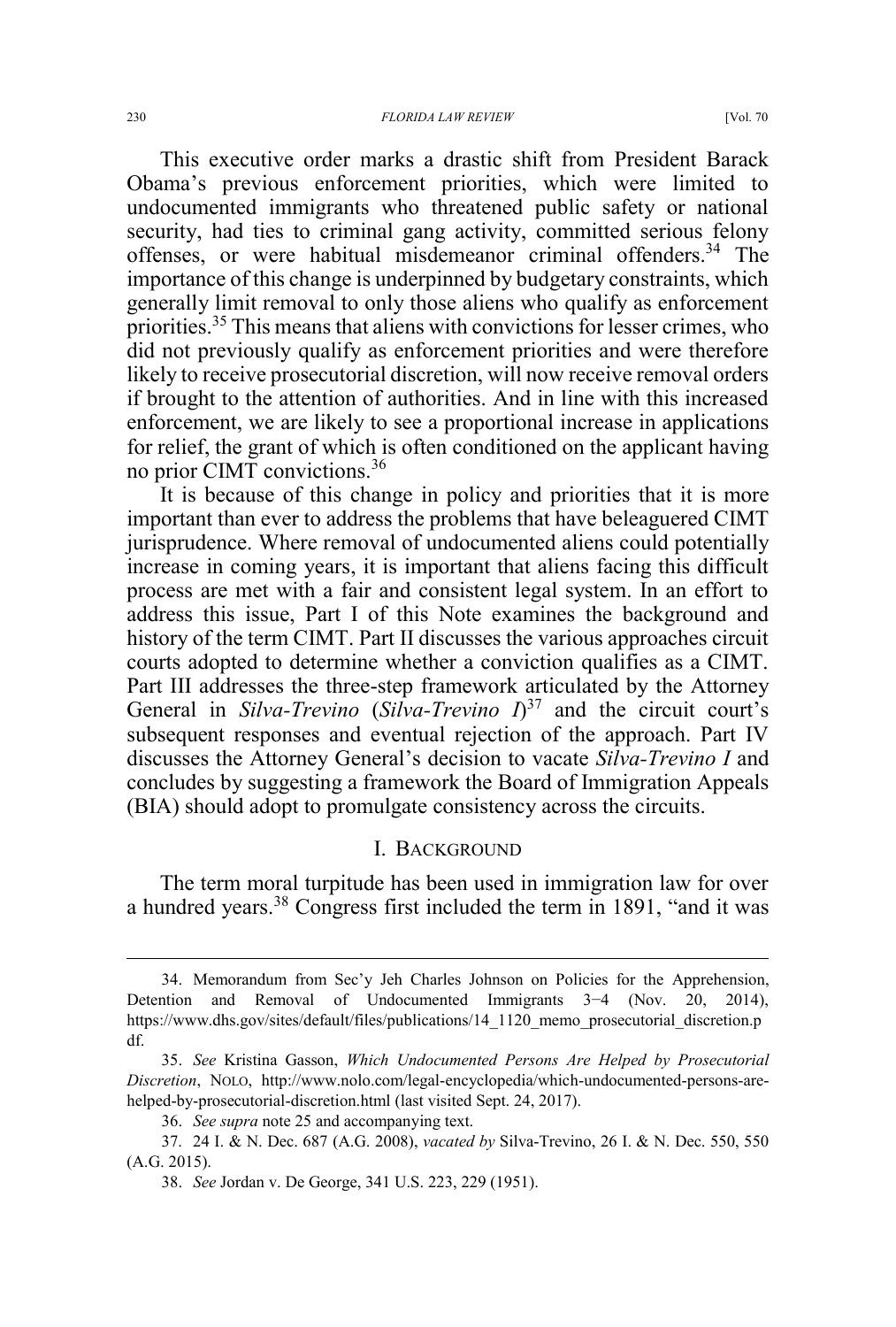adopted without comment in the accompanying reports."<sup>39</sup> Subsequent revisions of immigration law have not added clarity to the term. Nowhere in the INA does Congress explicitly define moral turpitude.<sup>40</sup> In addition, legislative history is silent as to Congress's intent.<sup>41</sup>

Left with ambiguous language, dictionary definitions can help guide our understanding of what is meant by a CIMT. Modern dictionary definitions of turpitude include a very evil quality or way of behaving,  $42$ "depravity or wickedness,"<sup>43</sup> and "depraved or wicked behavior or character."<sup>44</sup> *Black's Law Dictionary* defines moral turpitude as "conduct that is contrary to justice, honesty, or morality."<sup>45</sup> These definitions appear consistent with congressional reports discussing the general goals of immigration law at the time moral turpitude was first included in immigration statutes: "[T]he intent of our immigration laws is not to restrict immigration, but to sift it, to separate the desirable from the undesirable immigrants, and to permit only those to land on our shores who have certain . . . moral qualities."<sup>46</sup> However, with thousands of criminal statutes,<sup>47</sup> difficulties have arisen in differentiating between which crimes signal the presence of "undesirable moral qualities" and which do not.

In seeking to effectuate Congress's intent, courts have refined their own definitions of moral turpitude. The Fifth Circuit defines moral turpitude as conduct that shocks the public conscience as being inherently base, vile, or depraved, and contrary to the accepted rules of morality and the duties between persons or to society in general.<sup>48</sup> Adding to that, moral turpitude has been described as an act, "which is per se morally reprehensible and intrinsically wrong or malum in se, so it is the nature

 <sup>39.</sup> HOUSE JUDICIARY COMM., 100TH CONG., GROUNDS FOR EXCLUSION OF ALIENS UNDER THE IMMIGRATION AND NATIONALITY ACT, HISTORICAL BACKGROUND AND ANALYSIS 10 (Comm. Print 1988).

<sup>40.</sup> Cabral v. INS, 15 F.3d 193, 195 (1st Cir. 1994).

<sup>41.</sup> *Id.* at 194–95.

<sup>42.</sup> *Turpitude*, MERRIAM-WEBSTER, http://www.merriam-webster.com/dictionary/turpitude (last visited Sept. 24, 2017).

<sup>43.</sup> *Turpitude*, GOOGLE, https://www.google.com/webhp?sourceid=chrome-instant&ion= 1&espv=2&ie=UTF-8#q=turpitude (last visited Sept. 24, 2017).

<sup>44.</sup> *Turpitude*, OXFORD ENGLISH DICTIONARY, https://en.oxforddictionaries.com/definition/ turpitude (last visited Sept. 24, 2017).

<sup>45.</sup> *Moral Turpitude*, BLACK'S LAW DICTIONARY (8th ed. 1999).

<sup>46.</sup> HOUSE JUDICIARY COMM., *supra* note 39.

<sup>47.</sup> Gary Fields & John R. Emshwiller, *Many Failed Efforts to Count Nation's Federal Criminal Laws*, WALL ST. J. (July 23, 2011), http://www.wsj.com/articles/ SB10001424052702304319804576389601079728920.

<sup>48.</sup> Hamdan v. INS, 98 F.3d 183, 186 (5th Cir. 1996).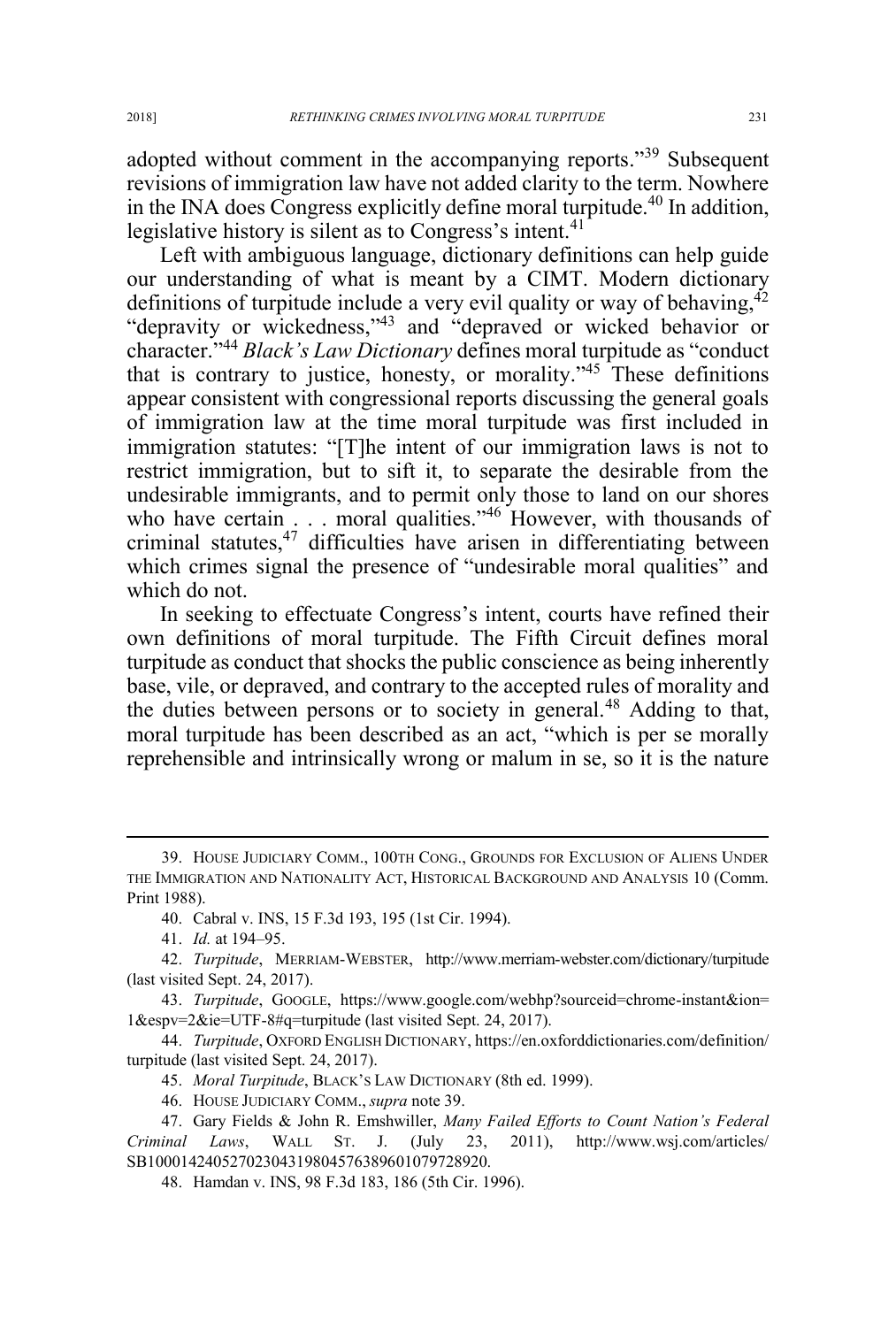of the act itself and not the statutory prohibition of it which renders a crime one of moral turpitude."<sup>49</sup>

Over time, practitioners have grouped crimes together to better recognize which convictions typically involve moral turpitude.<sup>50</sup> Certain groupings have universally been recognized as CIMTs.<sup>51</sup> Courts have consistently held that a crime in which fraud is an ingredient involves moral turpitude.<sup>52</sup> This includes a variety of conduct including issuing checks with the intent to defraud,<sup>53</sup> using the mail to defraud,<sup>54</sup> forgery with intent to defraud,<sup>55</sup> concealing assets in bankruptcy,<sup>56</sup> and intent to defraud the United States.<sup>57</sup>

In addition, courts have held that crimes against the person involve moral turpitude when the statute requires malicious intention or the equivalent of such intention.<sup>58</sup> Examples of statutes that typically require the necessary intent element include murder,<sup>59</sup> voluntary manslaughter,<sup>60</sup> kidnapping, ${}^{61}$  assault with intent to kill, ${}^{62}$  and assault with intent to rape.<sup>63</sup> Crimes against property similarly turn on whether the statute requires intent to deprive, defraud, or destroy.<sup>64</sup> Typically only aggravated sexual offenses involve moral turpitude, while minor sexual offenses do not.<sup>65</sup> Regulatory violations are generally not CIMTs, because they lack the requisite level of moral condemnation.<sup>66</sup> Finally, conspiracy to commit a

52. *Id.*

- 54. Ponzi v. Ward, 7 F. Supp. 736, 737–38 (D. Mass. 1934).
- 55. United States *ex rel.* Popoff v. Reimer, 79 F.2d 513, 515 (2d Cir. 1935).
- 56. United States *ex rel.* Medich v. Burmaster, 24 F.2d 57, 57–58 (8th Cir. 1928).
- 57. *Jordan*, 341 U.S. at 229.
- 58. Awaijane, 14 I. & N. Dec. 117, 118 (B.I.A. 1972); Fullerton & Kinigstein, *supra* note 50, at 433.

59. *See, e.g.*, Lopez-Amaro, 20 I. & N. Dec. 668, 673 (B.I.A. 1993).

60. *See, e.g.*, De Lucia v. Flagg, 297 F.2d 58, 61 (7th Cir. 1961); United States *ex rel.*  Sollano v. Doak, 5 F. Supp. 561, 565 (N.D.N.Y. 1993).

 <sup>49.</sup> Flores, 17 I. & N. Dec. 225, 227 (B.I.A. 1980).

<sup>50.</sup> *See* Maryellen Fullerton & Noah Kinigstein, *Strategies for Ameliorating the Immigration Consequences of Criminal Convictions: A Guide for Defense Attorneys*, 23 AM. CRIM. L. REV. 425, 433 (1986).

<sup>51.</sup> Jordan v. De George, 341 U.S. 223, 227 (1951).

<sup>53.</sup> United States *ex rel.* Portada v. Day, 16 F.2d 328, 329 (S.D.N.Y. 1926).

<sup>61.</sup> *See, e.g.*, Nakoi, 14 I. & N. Dec. 208, 209 (B.I.A. 1972); P-----, 5 I. & N. Dec. 444, 446–47 (B.I.A. 1953).

<sup>62.</sup> *See, e.g.*, C-----, 5 I. & N. Dec. 370, 375 (B.I.A. 1953).

<sup>63.</sup> *See, e.g.*, Beato, 10 I. & N. Dec. 730, 733, 735 (B.I.A. 1964).

<sup>64.</sup> *See* Khalik, 17 I. & N. Dec. 518, 519 (B.I.A. 1980).

<sup>65.</sup> *See* R-----, 6 I. & N. Dec. 444, 454 (B.I.A. 1954). This division is helpful in illustrating the difference between a crime and a crime involving moral turpitude. In the latter, society must morally condemn the underlying action that constituted a violation of the statute*.*

<sup>66.</sup> *See* Fullerton & Kinigstein, *supra* note 50, at 436.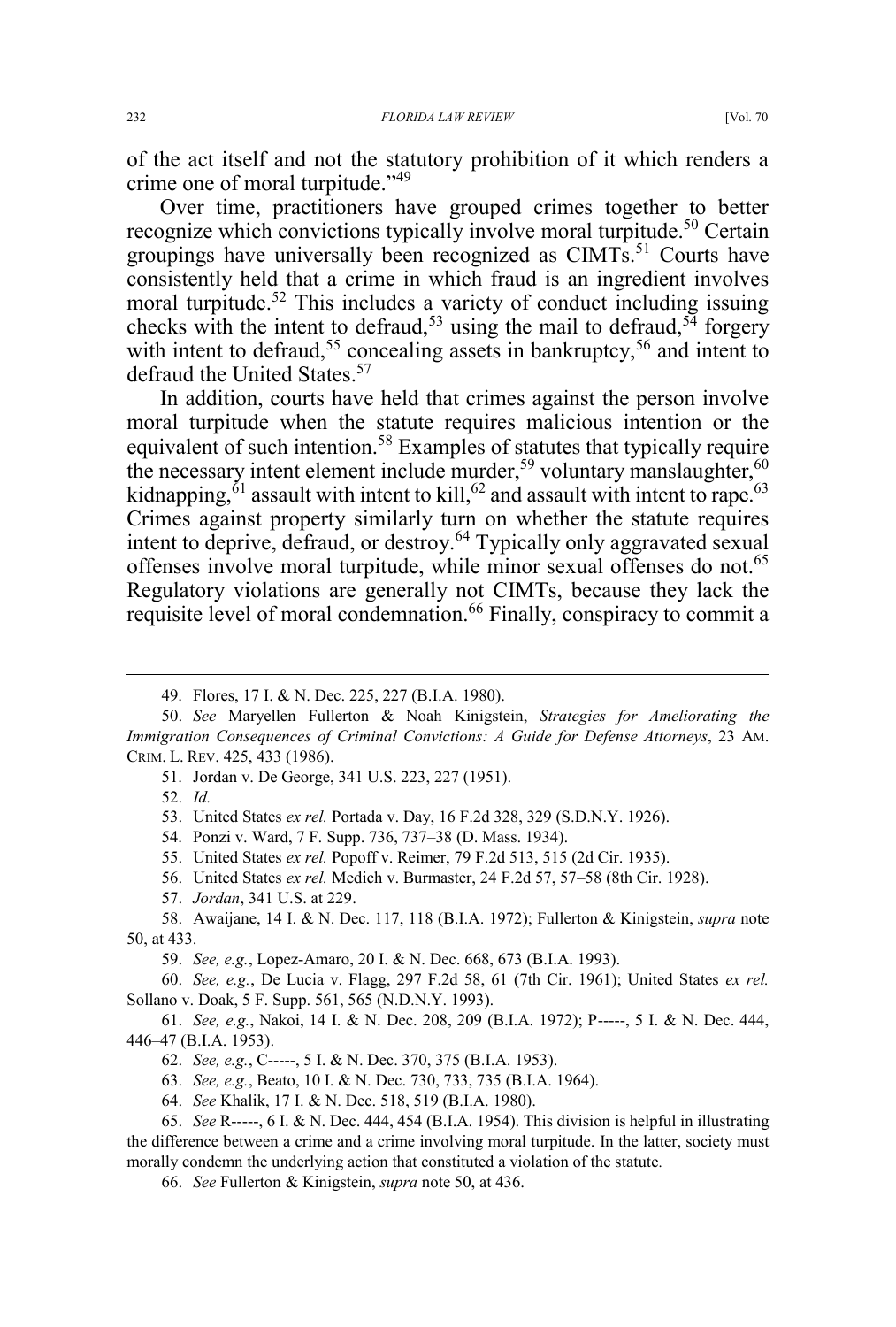crime is typically considered a CIMT only if the underlying offense involves moral turpitude.<sup>67</sup>

### II. PRE-*SILVA-TREVINO I* APPROACH

While it is easy to conclude that crimes such as murder and rape involve moral turpitude, there are numerous crimes for which the CIMT inquiry is not nearly as clear-cut.<sup>68</sup> Prior to the Attorney General's decision in *Silva-Trevino I* each circuit court applied its own body of case law to determine whether a specific conviction qualified as a CIMT.<sup>69</sup> While it is beyond the scope of this Note to detail all of the approaches the circuit courts employed, the following section will discuss some of the major variations of the CIMT inquiry used prior to *Silva-Trevino I*.

Traditionally courts employed some form of the categorical approach to determine whether a conviction qualified as a CIMT.<sup>70</sup> The categorical approach focuses on the inherent nature of the conviction, rather than the specific facts.<sup>71</sup> "Immigration law adjudicators aspire to employ a uniform and strictly 'legal' methodology" for determining whether a crime involves moral turpitude.<sup>72</sup> The idea that the moral turpitude inquiry should not involve specific facts is one of the basic tenets of the categorical approach, which "stood as [a] pillar[] of immigration law for at least seventy years."<sup>73</sup> The categorical approach can generally be

69. Silva-Trevino, 24 I. & N. Dec. 687, 693 (A.G. 2008), *vacated by* Silva-Trevino, 26 I. & N. Dec. 550, 550 (A.G. 2015).

70. Brief for Catholic Charities of Dallas et al., as Amici Curiae Supporting Petitioner, Silva-Trevino I, 24 I. & N. Dec. 687 (A.G. 2008), (No. 11-60464) (listing cases from the Supreme Court, circuit courts, and the BIA applying some form of the categorical approach); Jennifer Lee Koh, *Rethinking Removability*, 65 FLA. L. REV. 1803, 1831 (2013) (finding that adjudicators have used the categorical approach for over a century to assess whether a particular conviction triggers removability).

71. Pooja R. Dadhania, Note, *The Categorical Approach for Crimes Involving Moral Turpitude After* Silva-Trevino, 111 COLUM. L. REV. 313, 324 (2011). *See also* Rebecca Sharpless, *Toward a True Elements Test: Taylor and the Categorical Analysis of Crimes in Immigration Law*, 62 U. MIAMI L. REV. 979, 993 (2008) (noting that the categorical method prohibits consideration of the underlying circumstances that gave rise to the conviction).

 <sup>67.</sup> *See, e.g.*, Flores, 17 I. & N. Dec. 225, 228 (B.I.A. 1980).

<sup>68.</sup> *See* U.S. Dep't of Justice, Exec. Office for Immigration Review, Recent Court Opinions, 9 IMMIGR. L. ADVISOR, Apr. 2015 at 6, https://www.justice.gov/sites/ default/files/eoir/pages/attachments/2015/05/01/vol9no4\_final.pdf (noting a circuit split as to whether misprision of felony is a crime involving moral turpitude); Kelly Knaub, *BIA Wants Input on Whether Cockfighting Is Moral Turpitude*, LAW360 (Feb. 6, 2017), https://www.law360.com/articles/887731/bia-wants-input-on-whether-cockfighting-is-moralturpitude (reporting that the BIA has asked for public comment on whether cockfighting should be considered a CIMT).

<sup>72.</sup> Sharpless, *supra* note 71.

<sup>73.</sup> *Id.*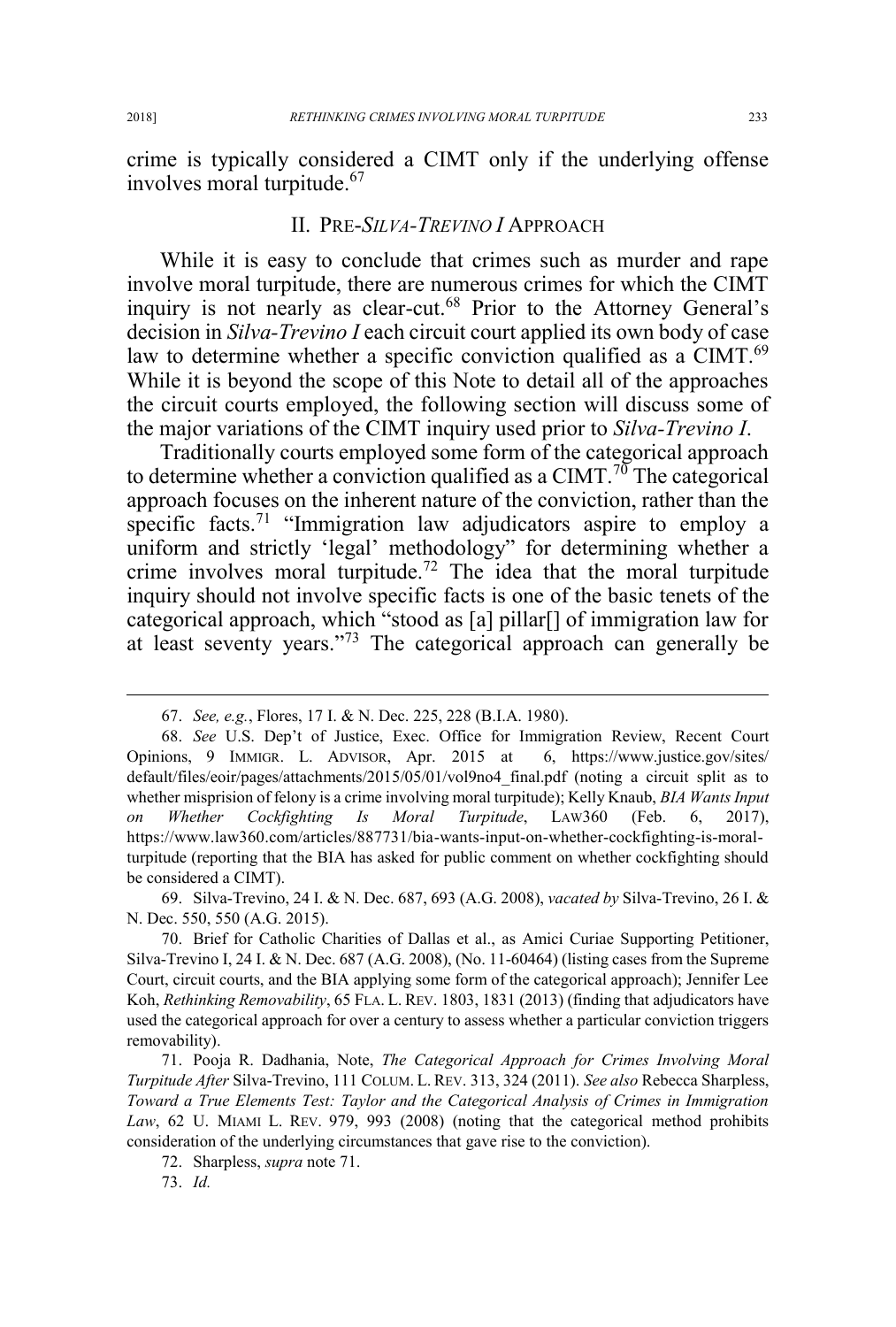234 *FLORIDA LAW REVIEW* [Vol. 70

broken down into two steps: the traditional categorical approach and the modified categorical approach.<sup>74</sup>

## A. *Step One: The Traditional Categorical Approach*

The first step of the traditional categorical approach considers whether moral turpitude "necessarily inheres" in a conviction under a particular statute.<sup>75</sup> Essentially this step asks if every conviction under the particular statute would involve moral turpitude.<sup>76</sup> After looking to the elements of the statute, if the answer is yes, then every conviction under the statute will be a CIMT with no further inquiry into the specific facts of the conviction. The majority of the circuits split between three tests to determine whether a particular statute necessarily involves moral turpitude: the least-culpable-conduct test, the common-case approach, or the realistic-probability test.<sup>77</sup> The difference between these tests lies in how the court analyzes the underlying criminal statute to determine whether the statute categorically involves moral turpitude.

#### 1. Least-Culpable-Conduct Test

The least-culpable-conduct test asks whether an examination of the statute reveals that even the minimum conduct that could hypothetically permit a conviction necessarily involves moral turpitude.<sup>78</sup> If the least culpable conduct that could sustain a conviction under that statute involves moral turpitude, then the statute is categorically a CIMT.<sup>79</sup> The least-culpable-conduct test in no way considers the actual conduct of the alien.80 Instead, the courts look for any hypothetical fact pattern that could sustain a conviction under the statute, and if one can be found that does not involve moral turpitude, then the statute is not categorically a CIMT under step one.<sup>81</sup> The Second, Third, Fifth, and Ninth Circuits have

 <sup>74.</sup> Dadhania, *supra* note 71, at 324.

<sup>75.</sup> *Silva-Trevino I*, 24 I. & N. Dec. at 693. *See also* Dadhania, *supra* note 71, at 326.

<sup>76.</sup> *See* Sharpless, *supra* note 71, at 993–94 (stating that the categorical approach prohibits consideration of the underlying facts of a conviction, and requires adjudicators to "categorically" determine whether the crime triggers removal).

<sup>77.</sup> *Silva-Trevino I*, 24 I. & N. Dec. at 693–94; Dadhania, *supra* note 71, at 326.

<sup>78.</sup> Some courts have referred to this as the "minimum conduct test" but the underlying analysis is essentially the same. *See* Mendez v. Mukasey, 547 F.3d 345, 348 (2d Cir. 2008) ("Under the categorical approach, we look only to the minimum criminal conduct necessary to satisfy the essential elements of the crime, not the particular circumstances of the defendant's conduct."). This Note will refer to this type of analysis as the least-culpable-conduct test.

<sup>79.</sup> *E.g.*, Partyka v. Att'y Gen., 417 F.3d 408, 411 (3d Cir. 2005).

<sup>80.</sup> *Id.* ("Whether an alien's crime involves moral turpitude is determined by the criminal statute and the record of conviction, not the alien's conduct.").

<sup>81.</sup> *Silva-Trevino I*, 24 I. & N. Dec. at 695.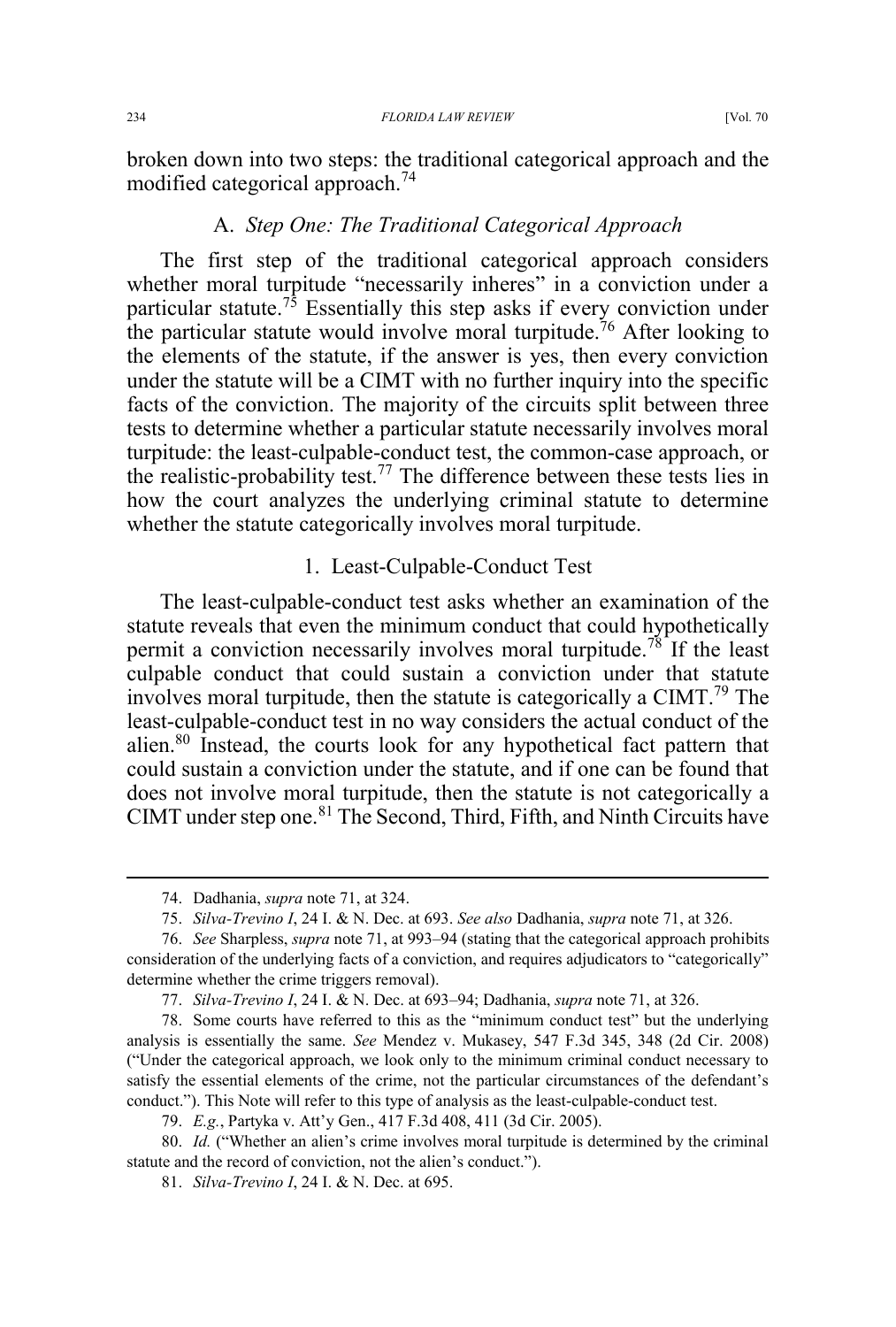all adopted this test in some form,  $82$  although more recently the Ninth Circuit appears to have moved towards the realistic-probability approach.<sup>83</sup> The least-culpable-conduct test has been criticized as potentially underinclusive, allowing aliens to avoid CIMT penalties for crimes that did in fact involve moral turpitude because some hypothetical situation exists where a conviction under the same statute would not involve the same level of moral condemnation.<sup>84</sup>

#### 2. Common-Case Approach

In contrast, the common-case approach to step one of the traditional categorical approach looks to whether moral turpitude inheres in the usual or general nature of the statute at issue. The test requires the court to consider whether the common conviction under the statute would involve moral turpitude.<sup>85</sup> The First and Eighth Circuits appear to have both adopted some form of this approach.<sup>86</sup> The common-case approach has been criticized as potentially overinclusive, allowing judges to apply CIMT penalties to aliens whose particular crimes did not actually involve moral turpitude. $87$ 

83. *See infra* note 91 and accompanying text.

84. *Silva-Trevino I*, 24 I. & N. Dec. at 695 ("Such an analysis would require a judge to refrain from applying those provisions with respect to criminal offenses that *do* involve moral turpitude if the judge simply hypothesizes some theoretical situation in which the statute *might* be applied to conduct that does not involve moral turpitude."); *see also* Marciano v. INS, 450 F.2d 1022, 1027 (8th Cir. 1971) (Eisele, J., dissenting) ("I cannot believe that Congress intended for [persons who have actually committed crimes involving moral turpitude] to be allowed to remain simply because there might have been no moral turpitude in the commission by other individuals (real or hypothetical) of crimes described by the wording of the same statute under an identical indictment.").

85. *Silva-Trevino I*, 24 I. & N. Dec. at 696.

86. "If the crime in its general nature is one which in common usage would be classified as a crime involving moral turpitude" then the court may find that the crime categorically involves moral turpitude. Pino v. Nicolls, 215 F.2d 237, 245 (1st Cir. 1954), *rev'd on other grounds*, Pino v. Landon, 349 U.S. 901 (1955) (per curiam); *see* Marciano v. INS, 450 F.2d 1022, 1025 (8th Cir. 1971).

87. *See Marciano*, 450 F.3d at 1028 (Eisele, J., dissenting) ("The statute says deportation shall follow *when the crime committed involves moral turpitude,* not when that type of crime 'commonly' or 'usually' does.").

 <sup>82.</sup> *See, e.g.*, *Mendez*, 547 F.3d at 348 ("Under the categorical approach, we look to the minimum criminal conduct necessary to satisfy the essential elements of the crime . . . ."); Amouzadeh v. Winfrey, 467 F.3d 451, 455 (5th Cir. 2006) ("Under the categorical approach, we read the statute at its minimum, taking into account 'the minimum conduct necessary to sustain a conviction under the statute.'"); Fernandez–Ruiz v. Gonzales, 468 F.3d 1159, 1163 (9th Cir. 2006) ("'[T]he issue is . . . whether the full range of conduct encompassed by the statute constitutes a crime of moral turpitude." (alteration in original)); *Partyka*, 417 F.3d at 411 ("Under this categorical approach, we read the applicable statute to ascertain the least culpable conduct necessary to sustain a conviction under the statute.").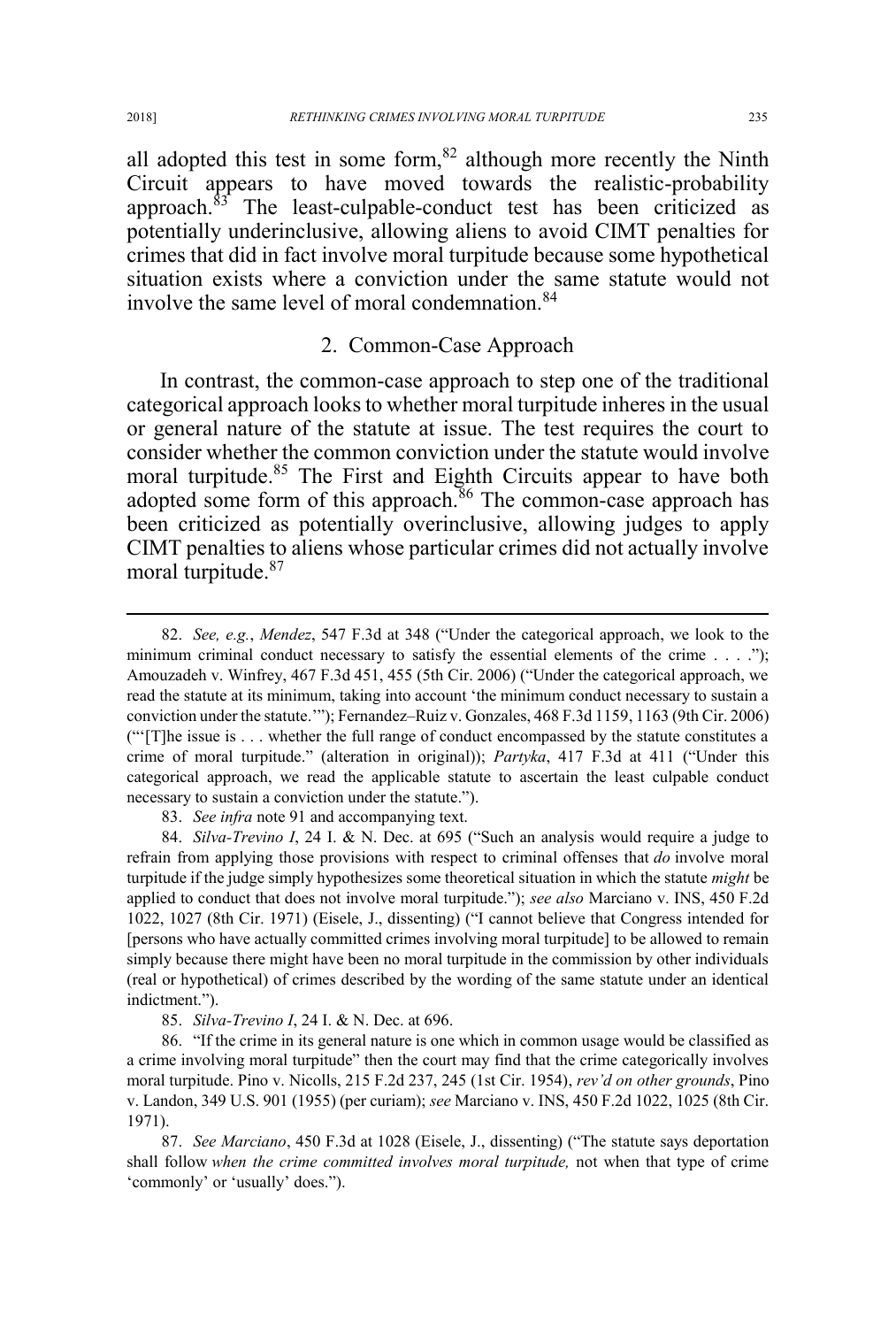#### 236 *FLORIDA LAW REVIEW* [Vol. 70

## 3. Realistic-Probability Test

In an effort to address the shortcomings of the minimum-conduct and common-case approaches, some circuits have recently adopted the realistic-probability test. The realistic-probability test asks whether moral turpitude necessarily inheres in all cases that have a realistic probability of being prosecuted.<sup>88</sup> The U.S. Supreme Court laid out this test in *Gonzales v. Duenas-Alvarez*, <sup>89</sup> allowing courts to focus on the actual scope of the statute, rather than hypothetical conduct, theoretically addressing over- and under-inclusivity concerns. Although not specifically considering the CIMT question, the Court in *Duenas-Alvarez* addressed how to best determine whether a state conviction warrants secondary immigration consequences. Specifically, the Court stated:

[T]o find that state statute creates a crime outside the generic definition of a listed crime in a federal statute requires more than the application of legal imagination to a state statute's language. It requires a realistic probability, not a theoretical possibility, that the State would apply its statute to conduct falling outside the generic definition of a crime. To show that realistic probability, an offender, of course, may show that the statute was so applied in his own case. But he must at least point to his own case or other cases in which the state courts in fact did apply the statute in the special (nongeneric) manner for which he argues.<sup>90</sup>

Following *Duenas-Alvarez*, courts adopting the realistic-probability test have required aliens arguing that a statute is not categorically a CIMT to provide evidence of an actual case where the statute at issue was used to prosecute conduct not involving moral turpitude. While the Supreme Court did not specify what evidence could be used to make this showing, the Ninth Circuit has allowed factual evidence of actual convictions, unpublished and non-precedential opinions, statutory language and the logic of published opinions, or some combination thereof to do so.<sup>91</sup>

 <sup>88.</sup> Nicanor–Romero v. Mukasey, 523 F.3d 992, 1004 (9th Cir. 2008), *overruled on other grounds*, Marmolejo–Campos v. Holder, 558 F.3d 903 (9th Cir. 2009); *Silva-Trevino I*, 24 I. & N. Dec. at 696–97.

<sup>89. 549</sup> U.S. 183, 193 (2007). This test was initially adopted in the context of aggravated felonies; however, it has since been applied to the moral-turpitude inquiry. *See Nicanor–Romero*, 523 F.3d at 1004−05.

<sup>90.</sup> *Duenas-Alvarez*, 549 U.S. at 193.

<sup>91.</sup> *Nicanor–Romero*, 523 F.3d at 1005.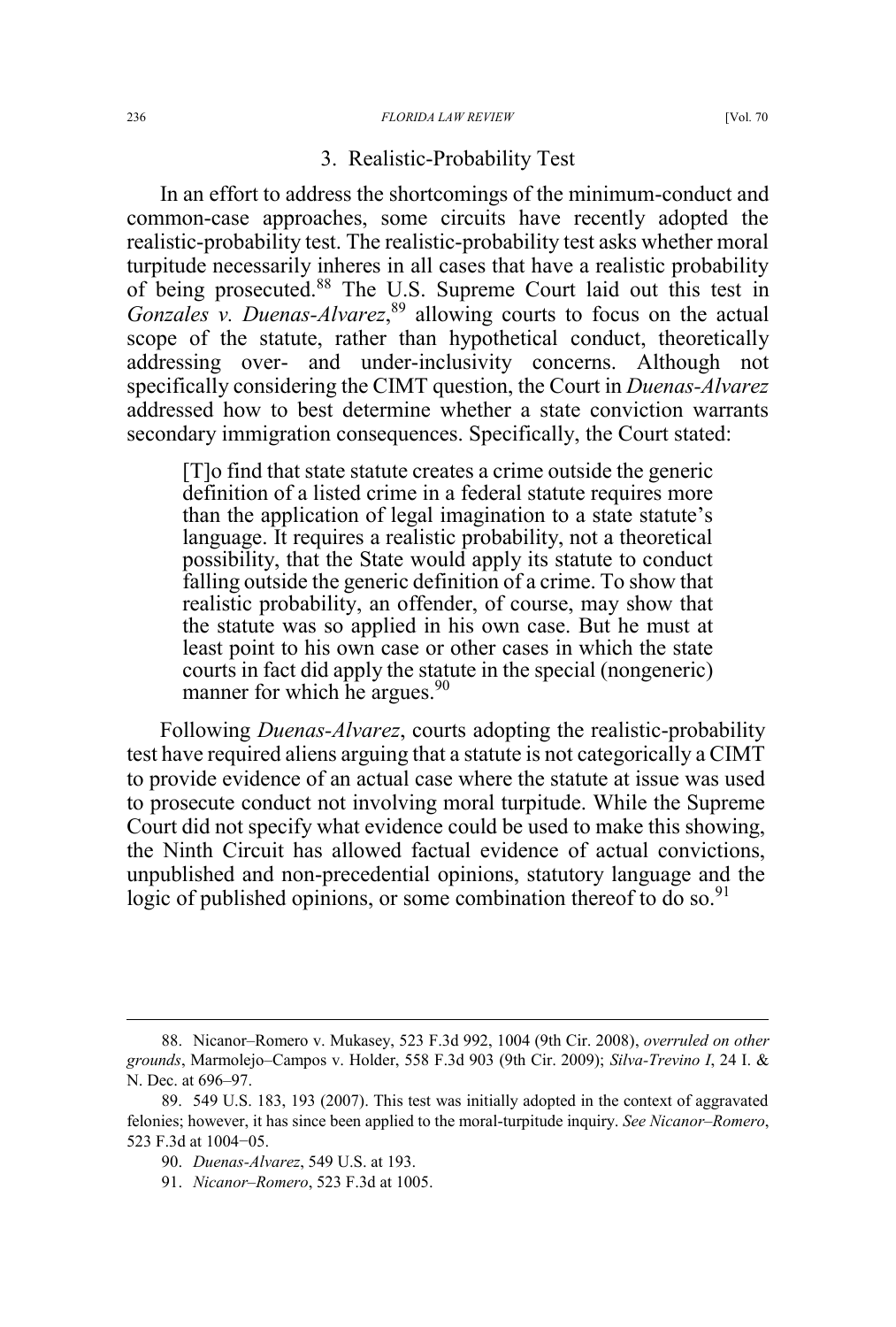#### B. *Step Two: The Modified Categorical Approach*

If after the step-one analysis a criminal statute is ambiguous as to whether all convictions under it necessarily involve moral turpitude, courts typically proceed to step two, the modified categorical approach.<sup>92</sup> Some circuits have rejected the step-two inquiry entirely, refusing to allow immigration judges to inquire into any specific facts of a case. $93$ However, for the majority that do proceed, step two allows the courts to go beyond the mere fact of conviction and examine other information such as the indictment, jury instructions, charging documents, or plea agreements to see if any pertinent information can be added to the moralturpitude inquiry. $94$  There is no one universally accepted definition of what the modified categorical approach allows a court to look at, and the circuits differ as to what kinds of evidence they will consider beyond the language of the statute itself.<sup>95</sup>

Circuits also disagree over *when* a court should proceed to the modified categorical inquiry.<sup>96</sup> Even within the same circuit, there appear to be conflicting opinions as to when a court should consider evidence beyond the statute. In 1999, the First Circuit allowed the immigration court to "refer to the record of conviction, meaning the charge (indictment), plea, verdict, and sentence" in ascertaining exactly what criminal conduct an alien had pled guilty to, even when the statutory language appeared clear.<sup>97</sup> However, just one year later, the First Circuit indicated that the step-two inquiry is only appropriate where "the statute . . . includes both crimes of moral turpitude and others," signaling that the step-two inquiry is only appropriate if the plain language of the statute is ambiguous.<sup>98</sup> This type of confusion as to the use of the modified categorical inquiry is not unique to the First Circuit.<sup>99</sup>

In considering when to proceed to step two, a majority of courts limit the modified categorical approach to cases where the conviction at issue

 <sup>92.</sup> Dadhania, *supra* note 71, at 324.

<sup>93.</sup> *See* Rodriquez–Castro v. Gonzales, 427 F.3d 316, 320 (5th Cir. 2005) (ending the moral turpitude inquiry after the step one traditional categorical approach); Rodriguez–Herrera v. INS, 52 F.3d 238, 239 (9th Cir. 1995) (ending the moral turpitude inquiry after the step one traditional categorical approach).

<sup>94.</sup> *See Duenas-Alvarez*, 549 U.S. at 187.

<sup>95.</sup> Conteh v. Gonzales, 461 F.3d 45, 54 (1st Cir. 2006).

<sup>96.</sup> Silva-Trevino I, 24 I. & N. Dec. 687, 694 (A.G. 2008), *vacated by* Silva-Trevino, 26 I. & N. Dec. 550 (A.G. 2015).

<sup>97.</sup> Maghsoudi v. INS, 181 F.3d 8, 14 (1st Cir. 1999).

<sup>98.</sup> Montero–Ubri v. INS, 229 F.3d 319, 321 (1st Cir. 2000).

<sup>99.</sup> *See Silva-Trevino I*, 24 I. & N. Dec. at 694 ("The circumstances under which courts that permit a second-stage inquiry will allow that inquiry to proceed, and the facts they will consider in such an inquiry, also vary widely.").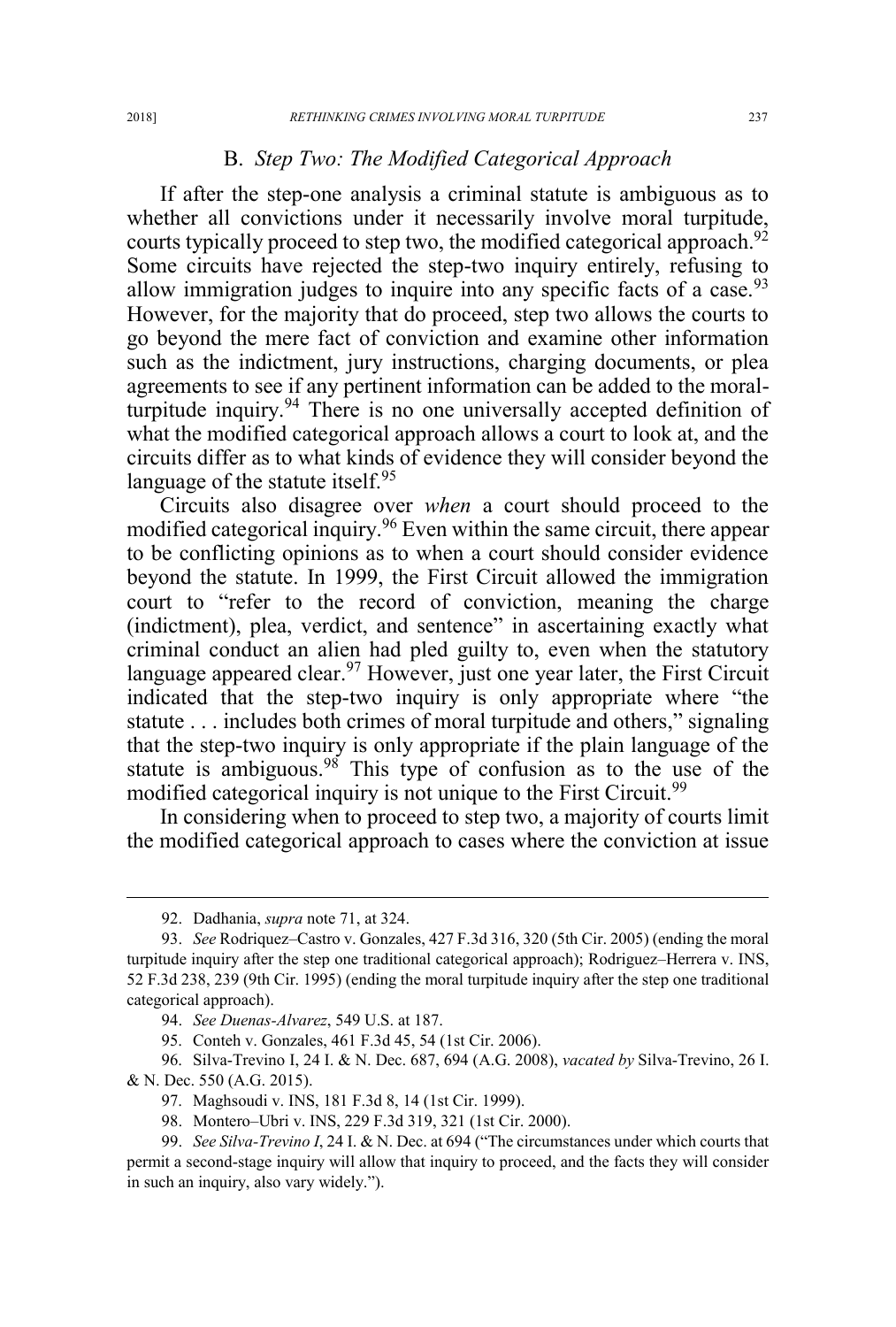is based on a divisible statute.<sup>100</sup> Where a statute is structured in outline form with multiple subsections, it may be necessary to proceed beyond a pure categorical inquiry.<sup>101</sup> The majority of courts limit the second-step inquiry to this narrow purpose of ascertaining under what portion of a statute an alien was convicted.<sup>102</sup> When an alien is convicted under a consolidated statute, a theft statute for example,  $^{103}$  it becomes necessary for the factfinder to look beyond the plain language of the statute, which contains both CIMTs and non-CIMTs, to determine whether further immigration penalties are warranted by the relevant subsection the alien was actually convicted under. Failing to conduct the second-step inquiry in these instances would likely result in underinclusiveness of CIMT penalties, contrary to Congress's intent.

## III. ATTORNEY GENERAL MUKASEY'S FAILED ATTEMPT TO STANDARDIZE

After surveying the various circuit approaches to the CIMT inquiry, what is left is "a patchwork application of the law—with the most profound decisions affecting aliens . . . tied to the mere happenstance of where their cases arise geographically."<sup>104</sup> This inconsistency is directly contrary to the much-emphasized goal of national uniformity of federal law.<sup>105</sup> And perhaps, at its worst, it runs contrary to the United States

102. Dadhania, *supra* note 71, at 331. *See, e.g.*, Carty v. Ashcroft, 395 F.3d 1081, 1184 (9th Cir. 2005) ("When a statute is divisible into several crimes, some of which may involve moral turpitude and some not, it is appropriate to examine the 'record of conviction' to determine which part applies to the defendant."); United States v. Martinez–Hernandez, 422 F.3d 1084, 1086 (10th Cir. 2005) ("When the underlying statute reaches a broad range of conduct, some of which merits an enhancement and some of which does not, courts resolve the resulting ambiguity by consulting reliable judicial records, such as charging document, plea agreement, or plea colloquy.").

103. Practically every state has consolidated all common law theft crimes under one unified crime, demonstrating the prevalence of consolidated criminal statutes. *See, e.g.*, CAL. PENAL CODE §§ 484, 490(a) (West 2017); FLA. STAT. § 812.014(1)(a)–(b) (2016); N.Y. PENAL LAW § 155.05(2)(a)–(d) (McKinney 2016); TEX. PENAL CODE ANN. § 31.03(a), (b)(1)–(3) (West 2016).

104. Cerna, 20 I. & N. Dec. 399, 408 (B.I.A.), *superseded by regulation on other grounds as stated in* Sadighi v. Lynch, 670 F. App'x 446 (9th Cir. 2016).

105. *See, e.g.*, Cazarez–Gutierrez v. Ashcroft, 382 F.3d 905, 912 (9th Cir. 2004) (emphasizing the importance of national uniformity in immigration law).

 <sup>100.</sup> *See* Jean-Louis v. Att'y Gen., 582 F.3d 462, 471 (3d Cir. 2009) ("[W]e departed from a strict categorical analysis only where the statute of conviction featured disjunctive variations . . . ."); Amouzadeh v. Winfrey, 467 F.3d 451, 455 (5th Cir. 2006) (considering the record of conviction only if the statute of conviction is divisible into multiple subsections); Singh v. Ashcroft, 383 F.3d 144, 162 (3d Cir. 2004).

<sup>101.</sup> *Singh*, 383 F.3d at 162. This additional step seems to better reflect the probable intent of Congress because "it would seem strange to think that Congress intended the application of the categorical approach to turn on the typography used by the statute's drafters." *Id.* at 163.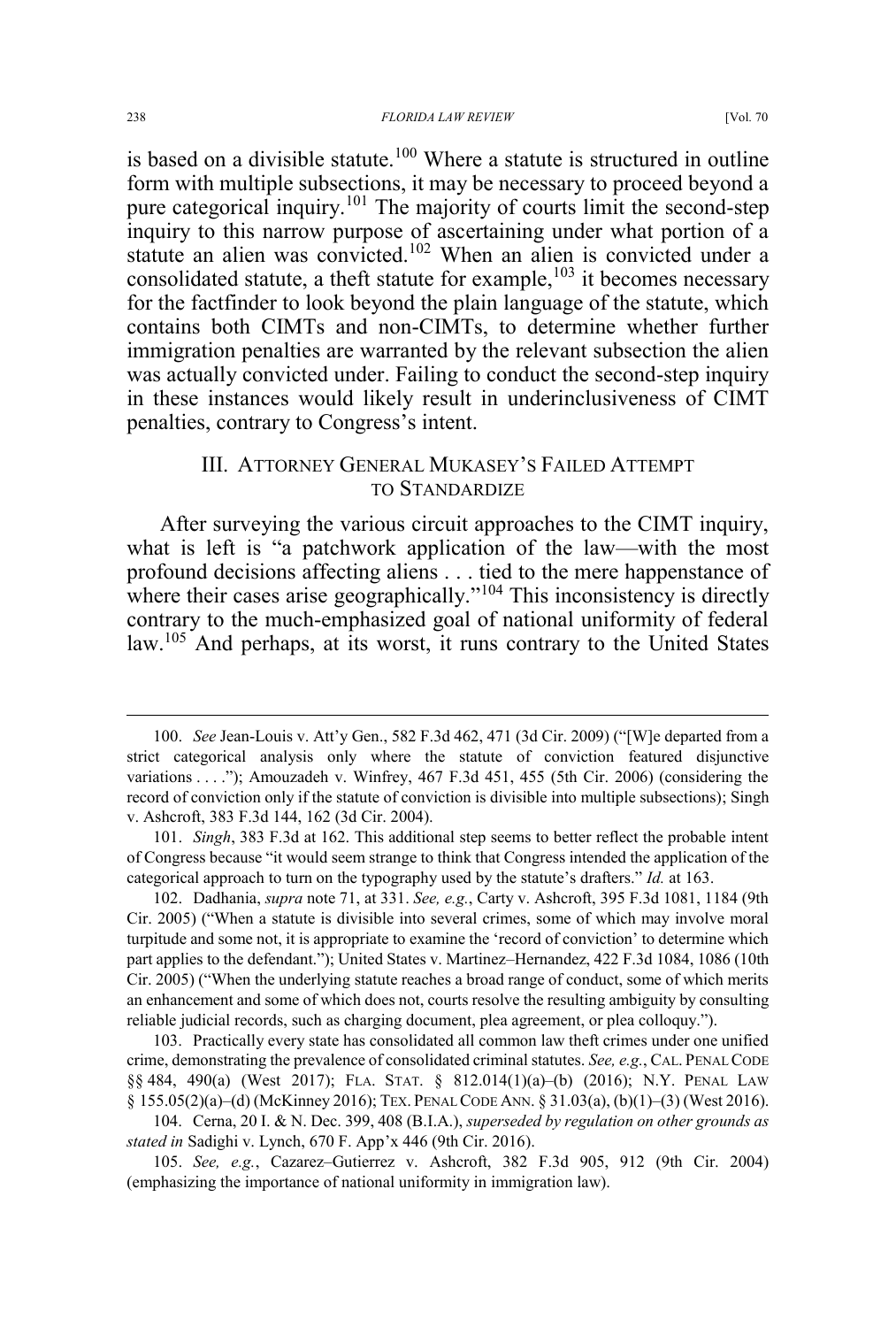Constitution, which provides that "Congress shall have Power To . . . establish an *uniform* Rule of Naturalization."<sup>106</sup>

## A. *Silva-Trevino 3-Step Approach*

In an attempt to provide guidance and consistency to this "fractured approach," in 2008, Attorney General Michael Mukasey articulated a new framework to be applied by all courts.<sup>107</sup> In *Silva-Trevino I* the Attorney General laid out a three-step test for determining whether a crime is a CIMT.<sup>108</sup> Some regarded this new test as drastically departing from firmly established law in this area.<sup>109</sup>

In *Silva-Trevino I* the alien was a native and citizen of Mexico who was admitted to the United States as a lawful permanent resident in 1962.110 The alien entered a plea of no contest to the criminal offense of indecency with a child. $111$  The following year the Department of Homeland Security initiated removal proceedings against the alien.<sup>112</sup> The alien requested discretionary relief from removal, which required that he have no CIMT convictions.<sup>113</sup> He argued that his conviction for indecency with a child should not be considered a CIMT because the relevant statute did not require "that a person have knowledge that the individual with whom the perpetrator has sexual contact is a child" and thus allowed for convictions where the perpetrator lacked the requisite intent for a crime involving moral turpitude.<sup>114</sup>

The Attorney General began his analysis of the case with the statutory text of the INA.<sup>115</sup> Section 212(a)(2)(A)(i)(I), defining admissibility, provides that "any alien convicted of, or who admits having committed, or who admits committing acts which constitute the essential elements of . . . a crime involving moral turpitude (other than a purely political

111*. Id.*

 <sup>106.</sup> U.S. CONST. art. 1, § 8 (emphasis added).

<sup>107.</sup> Silva-Trevino I, 24 I. & N. Dec. 687, 695 (A.G. 2008), *vacated by* Silva-Trevino, 26 I. & N. Dec. 550 (A.G. 2015).

<sup>108.</sup> *Id.* at 708.

<sup>109.</sup> Dadhania, *supra* note 71, at 314.

<sup>110.</sup> *Silvia-Trevino I*, 24 I. & N. Dec. at 690.

<sup>112.</sup> *Id.* at 691. This timeline reflects the typical process leading up to removal proceedings following a criminal conviction. Law enforcement agencies throughout the country participate in joint programs with immigration officials, where law enforcement refers cases to immigration officials when they become aware that they have arrested an undocumented alien. *See* FED'N FOR AM. IMMIGRATION REFORM, THE ROLE OF STATE & LOCAL ENFORCEMENT IN IMMIGRATION MATTERS AND REASONS TO RESIST SANCTUARY POLICIES, 1–2 (2016), http://www.fairus.org/ DocServer/state\_local/IssueBrief\_Cooperation\_and\_Anti-SanctuaryPolicy.pdf.

<sup>113.</sup> *Silvia-Trevino I*, 24 I. & N. Dec. at 691.

<sup>114.</sup> *Id.*

<sup>115.</sup> *Id.* at 692.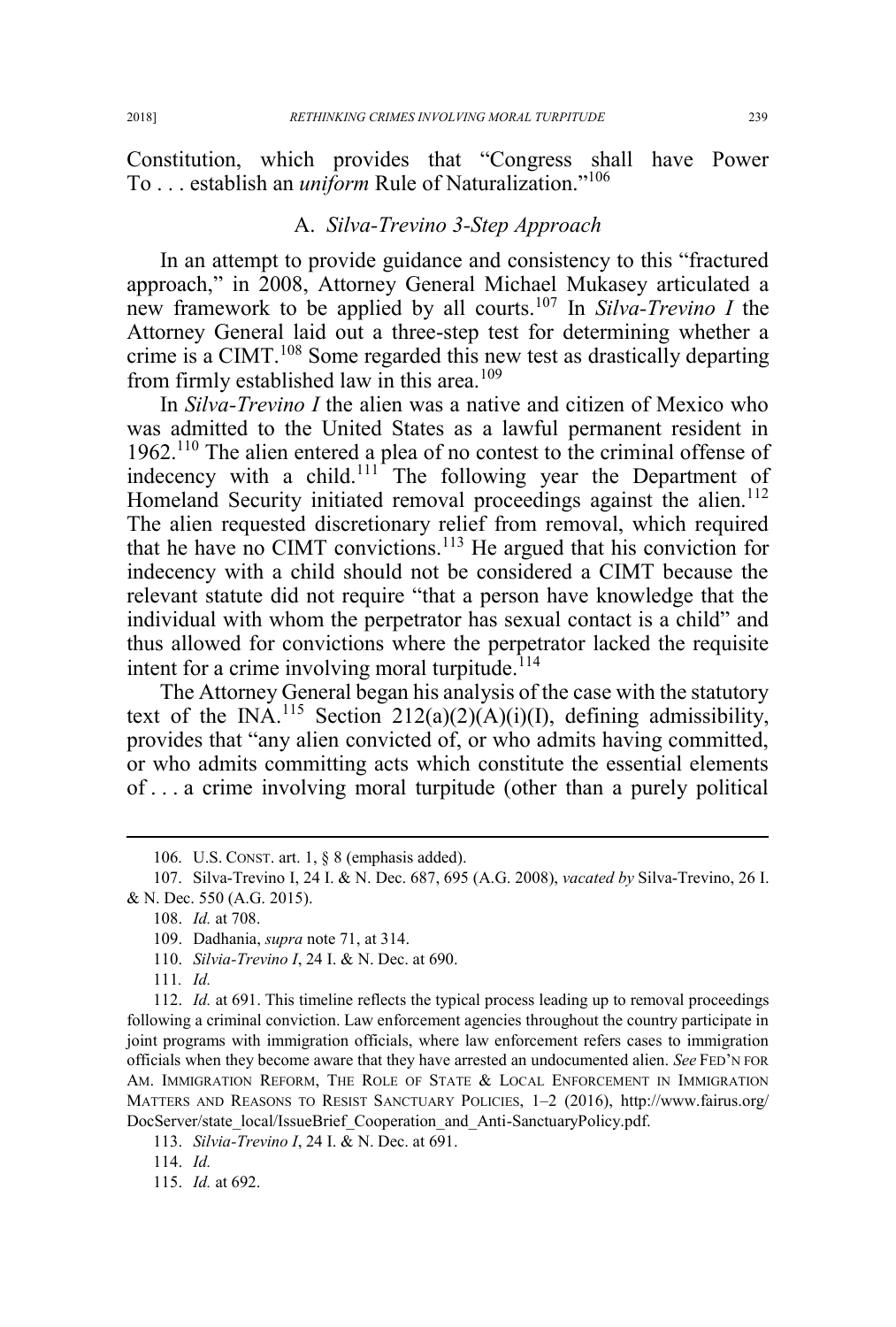offense) or an attempt or conspiracy to commit such a crime" is inadmissible.<sup>116</sup> In what appears to be an effort to head off challenges under the *Chevron* doctrine, the Attorney General stated:

The statute does not define the term "crime involving moral turpitude." It is also silent on the precise method that immigration judges and courts should use to determine if a prior conviction is for a crime involving moral turpitude. To the extent it suggests a method, the text actually cuts in different directions. Some statutory language—for example, use of the phrase "convicted of" rather than "committed" suggests that the relevant inquiry should be categorical and focus on whether moral turpitude inheres in the statutory elements required for conviction rather than in the particularized facts of the alien's crime. Other language for example, use of the word "involving" and the reference in section  $212(a)(2)(A)(i)(I)$  to aliens who admit "committing" certain "acts"—seems to call for, or at least allow, inquiry into the particularized facts of the crime.<sup>117</sup>

Addressing the ambiguity of the statutory text, the Attorney General noted that courts have long begun the moral turpitude inquiry with some form of "categorical" test, although no one preferred methodology has been adopted across the circuits.<sup>118</sup> The Attorney General found that there was even more confusion among the circuits in what, if anything, followed the categorical inquiry.<sup>119</sup> Concerned with the "patchwork" approach among the different circuits and noting the fundamental effects immigration laws have on individuals, the Attorney General articulated a new three-prong approach to determine whether a crime is a CIMT, in hopes of promulgating consistency across the courts.<sup>120</sup>

The Attorney General held that the first step of the moral-turpitude inquiry requires a categorical review of the statute of conviction to determine whether there is a "realistic probability" that the state or federal criminal statute at issue could ever be applied to reach conduct that does not involve moral turpitude.<sup>121</sup> If there is no realistic probability that the statute would ever catch conduct not involving moral turpitude, then any conviction under the statute is necessarily a CIMT and the inquiry ends.<sup>122</sup> In adopting the realistic-probability approach to the categorical

- 121. *Id.* at 698.
- 122. *See id.*

 <sup>116.</sup> *Id.*

<sup>117.</sup> *Id.* at 693 (citations omitted).

<sup>118.</sup> *Id.*

<sup>119.</sup> *Id.* at 694.

<sup>120.</sup> *Id.*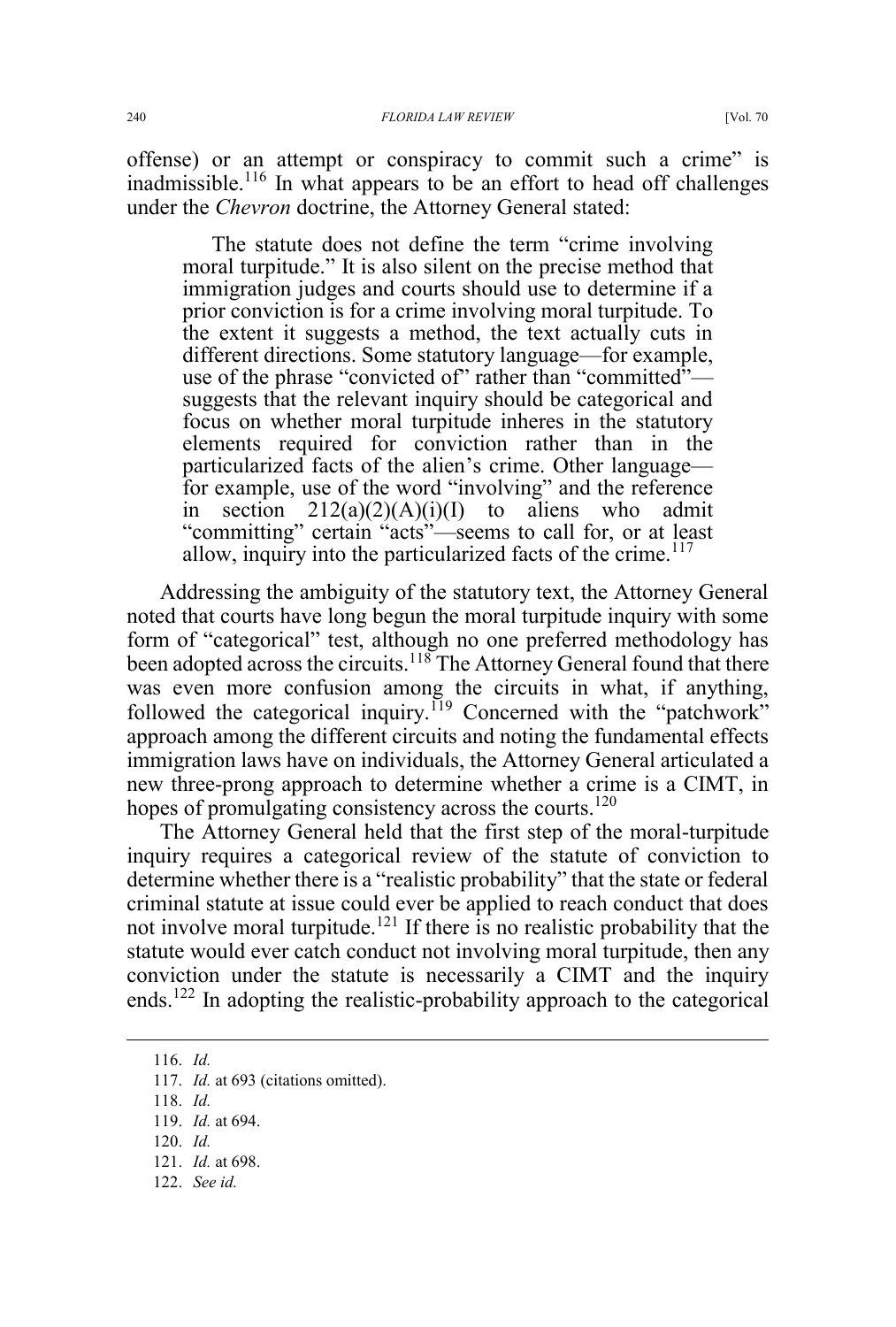inquiry, the Attorney General rejected the least-culpable-conduct test used by the Third and Fifth Circuits and the common-case approach used by the First and Eighth Circuits.<sup>123</sup>

If the categorical inquiry does not resolve the issue, the Attorney General directed that the courts should engage in a modified categorical inquiry and examine the record of conviction, jury instructions, a signed guilty plea, and the plea transcript to see if any such documents support a conclusive finding that the conduct underlying the alien's conviction involved moral turpitude.<sup>124</sup> The Attorney General reasoned that the traditional categorical approach was poorly equipped to resolve cases where the statute of conviction encompasses both conduct that involves moral turpitude and conduct that does not.<sup>125</sup> The Attorney General explicitly stated that adjudicators should engage in such a second-stage inquiry when necessary, signaling to circuit courts which had previously refused to go beyond the first step to adjust their approach accordingly.<sup>126</sup>

Last, if the record of conviction proves inconclusive, the Attorney General directed courts to consider any additional evidence deemed necessary and appropriate to accurately resolve the moral-turpitude question.<sup>127</sup> The Attorney General emphasized that the third step need not be a burdensome inquiry, noting that questioning the alien about his knowledge and intent at the time of the crime might be sufficient.<sup>128</sup> This addition of a third step was a dramatic change in long established, yet inconsistent, moral-turpitude jurisprudence.<sup>129</sup> Commentators have gone so far as to describe the new framework as "eviscerat[ing] the categorical nature of the CIMT inquiry."<sup>130</sup>

#### B. *Post-Silva-Trevino I Discord*

*Silva-Trevino I* elicited varied responses. Contrary to goals of unity, federal circuit courts split on whether to follow the decision of the Attorney General or to continue applying their own established common law tests. Two circuits fully accepted *Silva-Trevino I*'s three-step framework.<sup>131</sup> Both the Seventh and Eight Circuits rejected the formalistic approach taken by their sister circuits*,* and permitted

 <sup>123.</sup> *Id.* at 693–94.

<sup>124.</sup> *Id.* at 698–99.

<sup>125.</sup> *Id.* at 698.

<sup>126.</sup> *See id.*

<sup>127.</sup> *Id.* at 699.

<sup>128.</sup> *Id.* at 709.

<sup>129.</sup> *See supra* Part II (excluding any mention of a third step in the CIMT inquiry).

<sup>130.</sup> Dadhania, *supra* note 71, at 314.

<sup>131.</sup> *See* Sanchez v. Holder, 757 F.3d 712, 720 (7th Cir. 2014); Bobadilla v. Holder, 679 F.3d 1052, 1059 (8th Cir. 2012).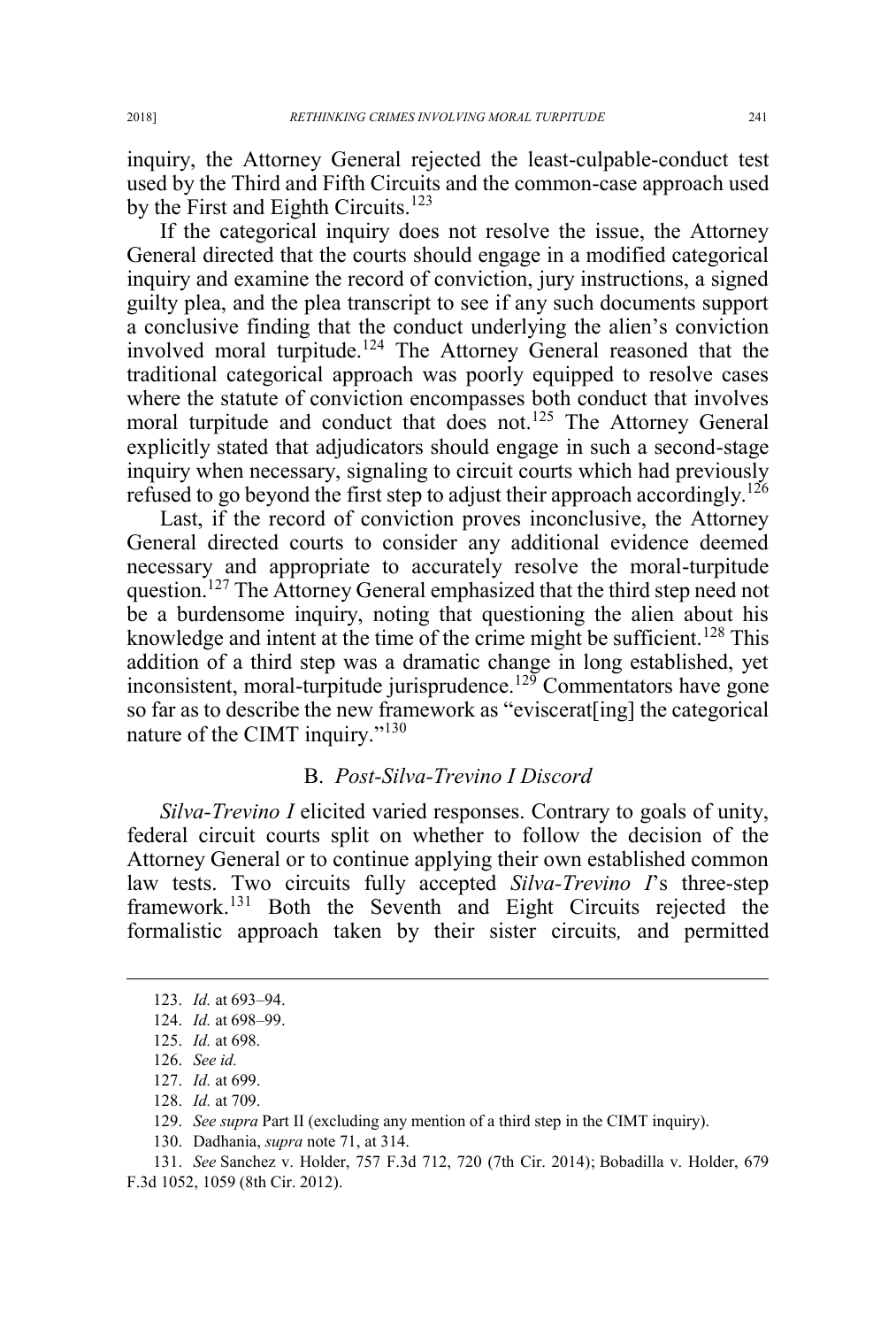#### 242 *FLORIDA LAW REVIEW* [Vol. 70

consideration of evidence under step three of *Silva-Trevino I*. 132 However, neither court detailed its reasoning for following the new procedure.<sup>133</sup> Some circuits never considered whether to adopt the *Silva-Trevino I* three-step approach.<sup>134</sup> The Third,<sup>135</sup> Fourth,<sup>136</sup> and Fifth<sup>137</sup> Circuits refused to apply the entire approach. Other circuits, such as the Eleventh, chose to follow *Silva-Trevino I* only to a limited extent by adopting the realistic-probability test as the first step in the categorical inquiry.<sup>138</sup>

## C. *Chevron Rejection of Silva-Trevino I*

In 2009, the Third Circuit was the first to decline to follow the threestep approach articulated in *Silva-Trevino I*. <sup>139</sup> In *Jean–Louis v. Attorney*  General,<sup>140</sup> the Third Circuit concluded that they were not bound by *Silva-Trevino I* because "it is bottomed on an impermissible reading of the statute, which, we believe, speaks with requisite clarity. The ambiguity that the Attorney General perceives in the INA is an ambiguity of his own making, not grounded in the text of the statute."<sup>141</sup> The court went on to meticulously describe the inconsistencies between the Attorney General's three-step approach and over a century of moralturpitude jurisprudence.<sup>142</sup> The Third Circuit cited *Chevron U.S.A. v. Natural Resources Defense Council*<sup>143</sup> multiple times; however, the court did not go through an in-depth *Chevron* analysis, instead relying on years of precedent to reject *Silva-Trevino I*. 144

136. *See* Prudencio v. Holder, 669 F.3d 472, 482 (4th Cir. 2012) ("Thus in a case such as the present one in which the only issue is the alien's prior conviction, the statute unambiguously directs that an adjudicator consider only the conviction itself, and not any underlying conduct.").

137. Silva-Trevino v. Holder, 742 F.3d 197, 200 (5th Cir. 2014) (rejecting the use of a third step in the CIMT inquiry).

138. Destin v. U.S. Att'y Gen., 345 F. App'x 485, 487 (11th Cir. 2009) (not reported). However, the Eleventh Circuit eventually joined its sister circuits by rejecting the Attorney General's third step. *See* Fajardo v. Att'y Gen., 659 F.3d 1303, 1310 (11th Cir. 2011).

 <sup>132.</sup> *See Sanchez*, 757 F.3d at 720; *Bobadilla*, 679 F.3d at 1056; Mata–Guerro v. Holder, 627 F.3d 256, 260 (7th Cir. 2010)

<sup>133.</sup> *Sanchez*, 757 F.3d at 720 (remanding for application of the three-step framework); *Bobadilla*, 679 F.3d at 1056 (remanding for application of the three-step framework).

<sup>134.</sup> *See* Dadhania, *supra* note 71, at 340.

<sup>135.</sup> Jean–Louis v. Att'y Gen., 582 F.3d 462, 470 (3d Cir. 2009) ("We conclude that deference is not owed *Silva-Trevino's* novel approach and thus will apply our established methodology.").

<sup>139.</sup> *Jean–Louis*, 582 F.3d at 473.

<sup>140.</sup> *Id.*

<sup>141.</sup> *Id.*

<sup>142.</sup> *Id.*

<sup>143. 467</sup> U.S. 837 (1984).

<sup>144.</sup> *Jean–Louis*, 582 F.3d at 473–74.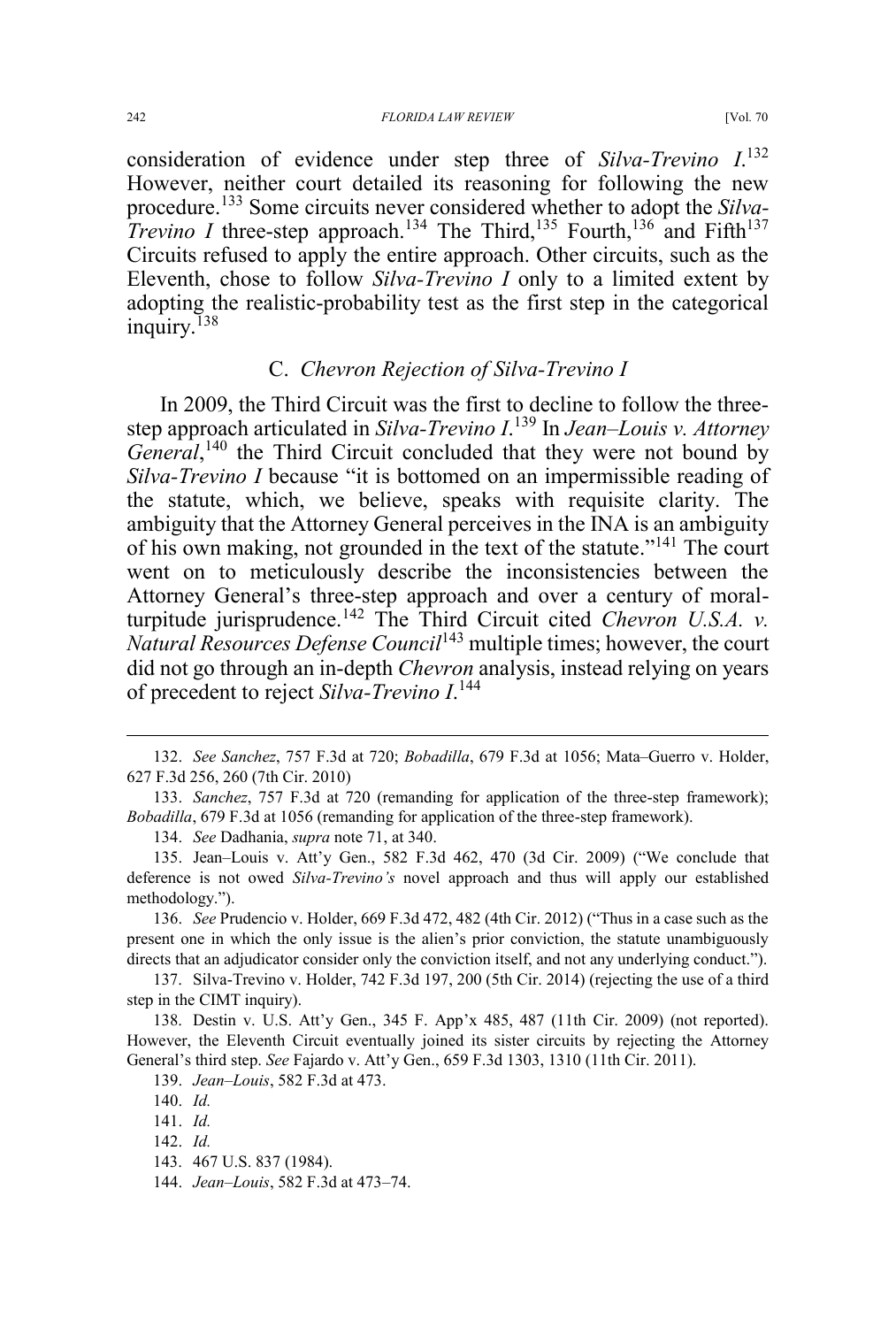In 2012, the Fourth Circuit rejected the *Silva-Trevino I* three-step approach as an unauthorized exercise of the Attorney General's power, this time explicitly under the *Chevron* doctrine.<sup>145</sup> Using a separation-ofpowers argument, the Fourth Circuit found that it was not bound by the Attorney General's interpretation of the appropriate test for CIMT inquiries.<sup>146</sup> To understand the rejection of *Silva-Trevino I*, one must remember that federal immigration agencies and immigration courts are part of the "fourth branch of government," and therefore subject to the *Chevron* doctrine, a pillar of administrative law.

In *Chevron* the Supreme Court established the framework for judicial review of administrative agencies' interpretation of statutes.<sup>147</sup> When determining whether the courts must accord substantial deference to an agency's interpretation of the statute it administers, the first step under *Chevron* is to consider whether "Congress has directly spoken to the precise question at issue."<sup>148</sup> If, using traditional tools of statutory construction, the court determines that Congress clearly addressed the precise question at issue, then Congress's clear intention must be given effect and no deference is given the agency's interpretation.<sup>149</sup> If the statute is ambiguous or silent regarding the precise question, then the court proceeds to step two.<sup>150</sup> Step two of the *Chevron* analysis directs courts to defer to an agency's interpretation of a statute where it is reasonable.<sup>151</sup>

In applying *Chevron* to *Silva-Trevino I*, the Fourth Circuit first had to overcome its own precedent, *Yousefi v. U.S. INS*. <sup>152</sup> In *Yousefi*, the Fourth Circuit held that it should defer to the DHS's determinations regarding what type of conduct involved moral turpitude because Congress chose not to define moral turpitude in the governing statute.<sup>153</sup> This holding, on its face, seems to indicate that under *Chevron* step one, the statute is ambiguous as to the meaning of CIMT, and therefore any reasonable interpretation by the agency should be given deference by the courts. In rejecting *Silva-Trevino I*, the Fourth Circuit skirted this issue by reframing the *Chevron* issue as not what conduct involves moral turpitude under the statute, "but rather what language in the statute informs an

145. Prudencio v. Holder, 669 F.3d 472, 476 (4th Cir. 2012).

146. *Id.* 147. *Chevron*, 467 U.S. at 842.

148. *Id.*

149. *Id.* at 842–43.

150. *Id.* at 843.

151. *Id.*

152. 260 F.3d 318 (4th Cir. 2001).

153*. Id.* at 326.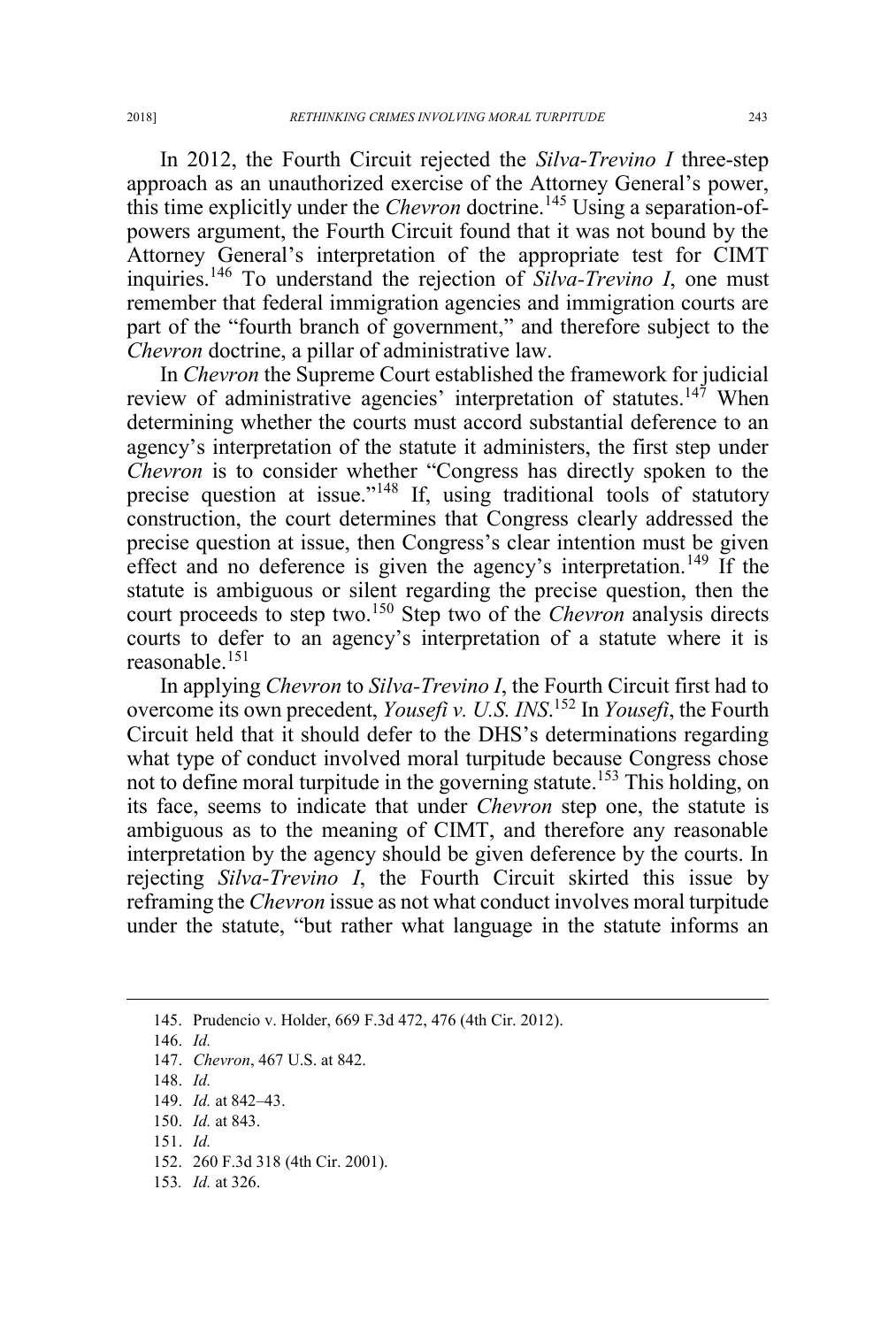adjudicator of the procedure for determining whether a particular conviction qualifies as a crime involving moral turpitude."<sup>154</sup>

After artfully distinguishing precedent and framing the issue, the Fourth Circuit applied step one of *Chevron* and considered whether the moral-turpitude statute clearly indicated the process for determining whether a particular conviction is a CIMT.<sup>155</sup> In analyzing the plain language of the statute, the Fourth Circuit disagreed with the Attorney General's interpretation in *Silva-Trevino I*.<sup>156</sup> The Fourth Circuit distinguished procedure from substance and noted that the issue under the *Chevron* doctrine is not what statutory offense qualifies as a crime involving moral turpitude, but rather what language in the statute informs courts of the procedure that should be used in the moral turpitude inquiry.<sup>157</sup> Breaking down the language of the statute, the Fourth Circuit concluded that the plain language of the statute was not ambiguous as to procedure:

Because the relevant statutory language refers only to convictions, not to conduct or to "committing" acts, there is no uncertainty in the statutory language created by the use of the phrase "convicted of" in the same statute as the words "committing" and "involving." Thus, in such a case as the present one in which the only issue is the alien's prior conviction, the statute unambiguously directs that an adjudicator consider only the conviction itself, and not any underlying conduct. $158$ 

Finding the plain language unambiguous, the Fourth Circuit concluded that the Congress's clear intent controlled the procedure of the moral turpitude inquiry and therefore the *Silva-Trevino I* three-step framework was not binding.<sup>159</sup>

After rejecting *Silva-Trevino I*, the Fourth Circuit went on to discuss why the third step of the Attorney General's framework was so concerning.<sup>160</sup> The court reasoned that allowing documents of questionable veracity as proof of an alien's conduct could be problematic

 <sup>154.</sup> *Prudencio*, 669 F.3d at 480.

<sup>155.</sup> *Id.*

<sup>156.</sup> *Id.* at 481.

<sup>157.</sup> *Id.* at 480 (emphasizing the distinction between ambiguity in procedure of the moral turpitude inquiry versus ambiguity inherent in the phrase crime involving moral turpitude).

<sup>158.</sup> *Id.* at 482.

<sup>159.</sup> *Id.* at 484. Similarly, famed Judge Posner has long voiced his skepticism that the BIA is owed any *Chevron* deference on the definition of moral turpitude, because the BIA has never actually defined the term nor molded a definition toward any policy aims in the INA. Mei v. Ashcroft, 393 F.3d 737, 739 (7th Cir. 2004).

<sup>160.</sup> *Prudencio*, 669 F.3d at 483.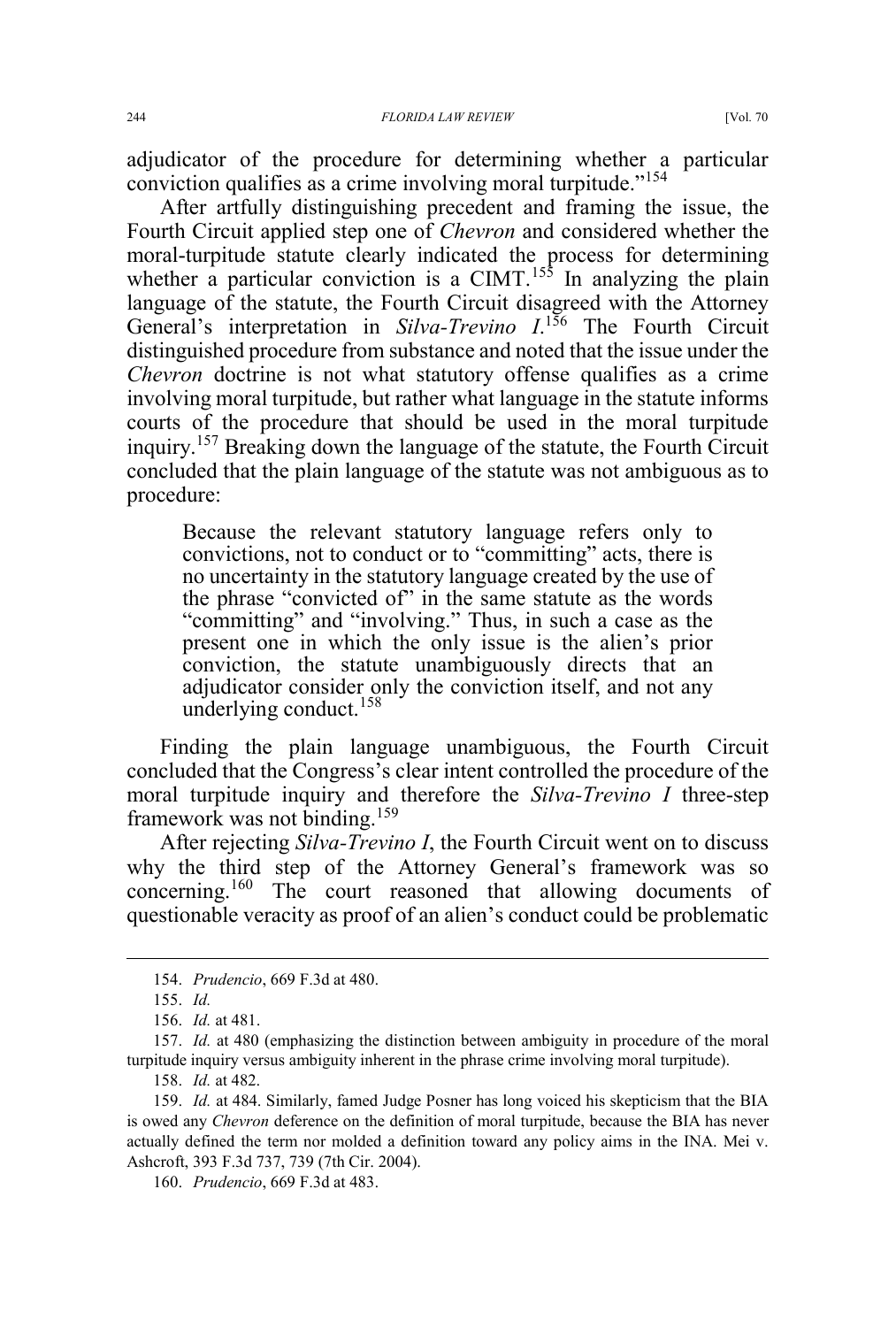and, further, that documents from early in an investigation do not always properly account for later events.<sup>161</sup> These concerns have been echoed in

court opinions and scholarly discussions across the country.<sup>162</sup> Other circuits soon followed in rejecting *Silva-Trevino I* under a *Chevron* analysis, including the Fifth,<sup>163</sup> Ninth,<sup>164</sup> and Eleventh Circuits.<sup>165</sup> In *Olivas–Motta v. Holder*, <sup>166</sup> the Ninth Circuit declined to follow *Silva-Trevino I*, noting three critical points where the court disagreed with the Attorney General's reasoning. <sup>167</sup> Citing to *Prudencio*, the Ninth Circuit agreed that the Attorney General conflated substantive ambiguity for procedural ambiguity and concluded that the statute unambiguously only allowed for consideration of the record of conviction, not the specific acts that the alien may have committed.<sup>168</sup> In *Olivas–Motta*, the Ninth Circuit also joined the Third, Fourth, and Eleventh Circuits in finding that a "crime involving moral turpitude" is a generic crime whose description is complete unto itself, such that "involving moral turpitude" is an element of the crime.<sup>169</sup> And because it is an element of the generic crime, immigration courts are limited to the record of conviction in determining whether an alien has been "convicted" of a CIMT.<sup>170</sup> To try and put it more simply, the court, following its sister circuits, took a formalistic approach to statutory construction, reasoning that the word "conviction" clearly indicates Congress's intent as to the procedure for finding a CIMT, and finding the subsequent word "involving" to be only an element of a generic crime, not enough to open the door to an argument that Congress's intent in

163. *See* Silva-Trevino v. Holder, 742 F.3d 197, 200 (5th Cir. 2014) (rejecting the Attorney General's three-step process as impermissible under *Chevron*).

164. Olivas–Motta v. Holder, 746 F.3d 907, 916 (9th Cir. 2013).

165. *See* Fajardo v. Att'y Gen., 659 F.3d 1303, 1310 (11th Cir. 2011). While not as explicit about which categorical approach it utilizes, the court clearly limits inquiry outside the plain language of the statute to the charging document, plea, verdict, and sentence. *Id.*

166. 746 F.3d at 907.

169. *Id.*

 <sup>161.</sup> *Id.* at 483–84.

<sup>162.</sup> *See* Jean–Louis v. Att'y Gen., 582 F.3d 462, 476 (3d Cir. 2009) ("[T]he practical evidentiary difficulties and potential unfairness associated with looking behind [an alien's] offense of conviction [are] no less daunting in the immigration [context] than in the sentencing context." (second and fourth alteration in original) (quoting Dulal–Whiteway v. United States, 501 F.3d 116, 126 (2d Cir. 2007)); Dadhania, *supra* note 71, at 353 (calling for the rejection of *Silva-Trevino I*'s third step as an impermissible reading of the statute that will lead to an increase in unfairness, inconsistency, and inefficiency in application of CIMT provisions).

<sup>167.</sup> *Id.* at 911 (disagreeing with the Attorney General's definitions of "crime involving moral turpitude" and "convicted of" and the conclusion that "moral turpitude" is not an element of "an offense").

<sup>168.</sup> *Id.* at 916.

<sup>170.</sup> *Id.*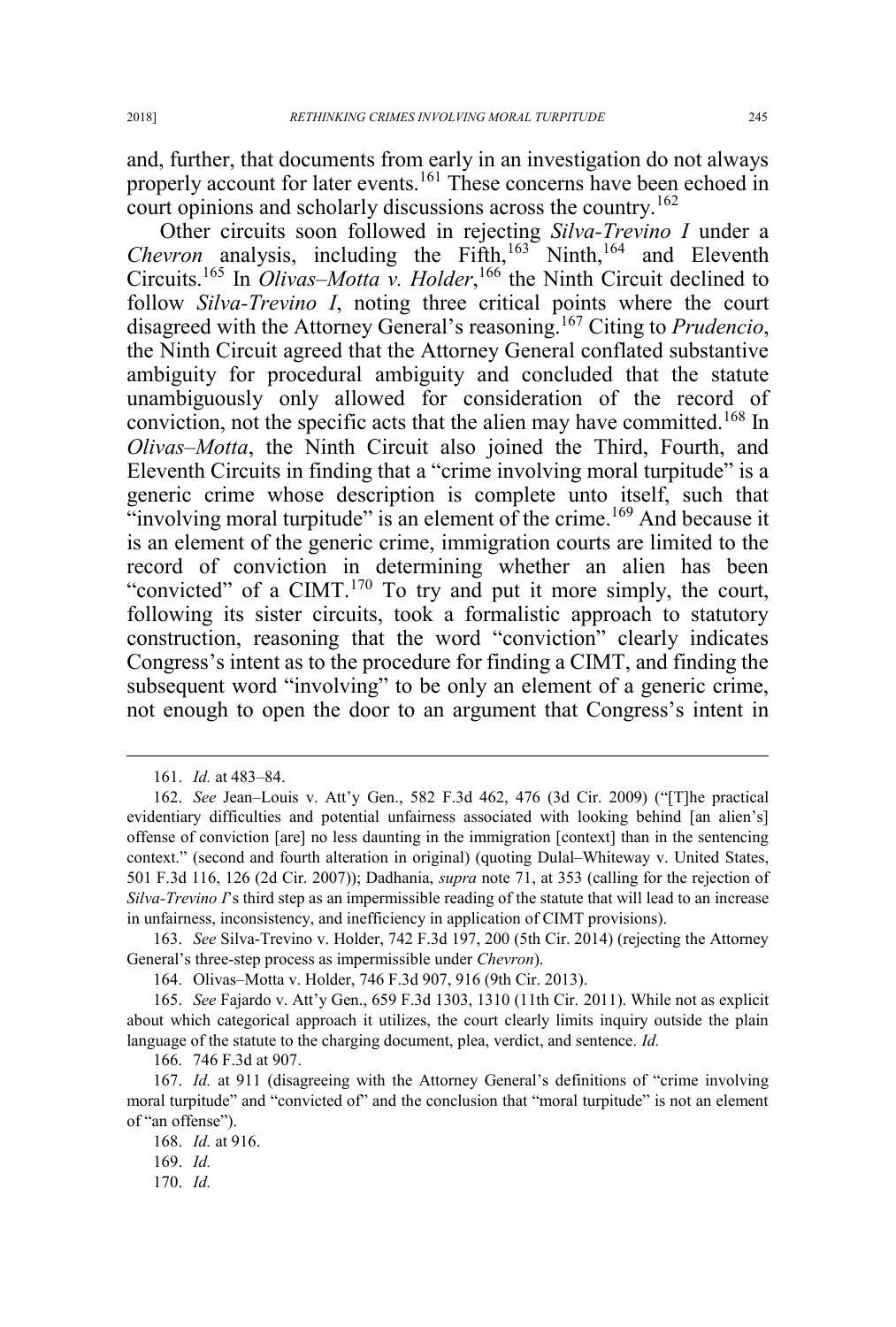using "conviction" was ambiguous. Therefore, the consideration of evidence outside the conviction record under step three of the *Silva-Trevino I* framework is impermissible as inconsistent with Congress's clear intent.<sup>171</sup>

### IV. CURRENT STATE OF THE CIMT INQUIRY

On April 10, 2015, after five circuits rejected the three-step approach, Attorney General Eric Holder vacated the opinion in *Silva-Trevino I*, and directed the BIA to address in appropriate cases how "adjudicators are to determine whether a particular criminal offense is a crime involving moral turpitude" under the INA.<sup>172</sup> Acknowledging that five circuits had declined to follow *Silva-Trevino I* on the basis of an impermissible reading of the INA, the Attorney General found that *Silva-Trevino I* had not "accomplished its stated goal" of providing uniformity to the moralturpitude inquiry.<sup>173</sup> The Attorney General also noted that several recent Supreme Court decisions might bear on the moral-turpitude inquiry, "cast[ing] doubt on the continued validity of the third step of the framework."<sup>174</sup> Specifically, Holder cited *Carachuri-Rosendo v. Holder*<sup>175</sup> and *Moncrieffe v. Holder*, <sup>176</sup> two Supreme Court decisions rejecting the use of the fact-based approach in determining whether a particular conviction was an aggravated felony.<sup>177</sup>

The BIA has yet to act on Holder's instruction, "leaving a vacuum of authority" on how courts should determine whether a crime is a  $CIMT$ <sup>178</sup> Since Holder's vacatur, the BIA has issued only one opinion addressing the issue of CIMTs; however, instead of articulating a clear procedure for

 <sup>171.</sup> *Id.*

<sup>172.</sup> Silva-Trevino, 26 I. & N. Dec. 550, 553 (A.G. 2015).

<sup>173.</sup> *Id.* at 552.

<sup>174.</sup> *Id.* at 552–53.

<sup>175. 560</sup> U.S. 563 (2010). The Court in *Carachuri-Rosendo* held that where an alien could have been convicted as a recidivist for a second offense, a felony, but was instead charged with simple possession, the alien has not been convicted of an aggravated felony for the purposes of the INA. *Id.* at 582.

<sup>176. 133</sup> S. Ct. 1678 (2013). Here, the Court applied the categorical approach to determine whether a convicted qualified as an "aggravated felony under the INA," and noting that the underlying facts of the crime were not to be examined). *Id.* at 1684.

<sup>177.</sup> *See Moncrieffe*, 133 S. Ct. at 1691–92 (rejecting a circumstance-specific analysis of a conviction for the purpose of determining if the conviction is an aggravated felony under the INA); *Carachuri-Rosendo*, 560 U.S. at 581–82 (holding that courts cannot consider uncharged conduct when determining whether an alien is convicted of an aggravated felony under the INA).

<sup>178.</sup> Arias v. Lynch, 834 F.3d 823, 830 (7th Cir. 2016).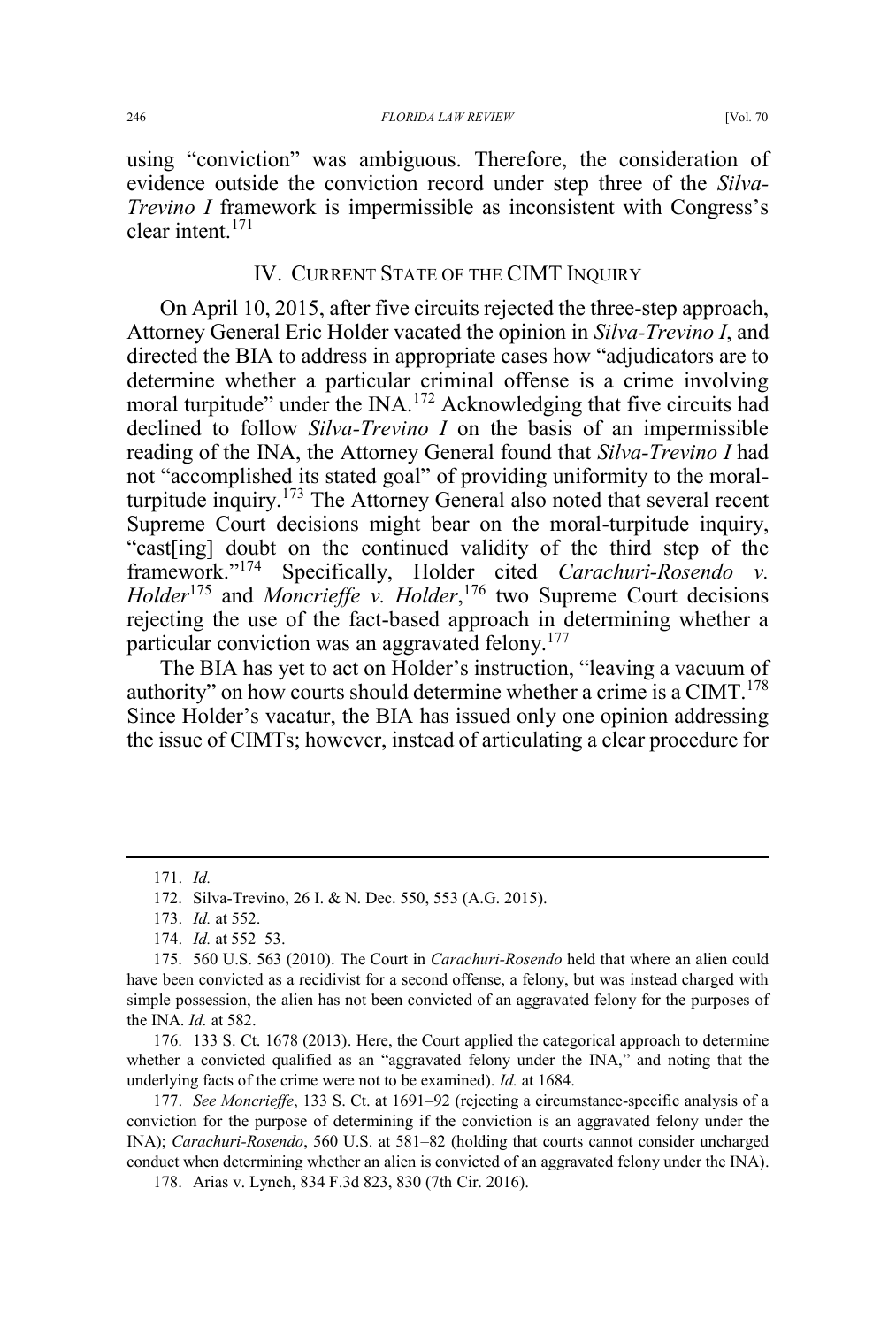the CIMT inquiry, the BIA simply applied an old favorite—step one of the categorical approach.<sup>179</sup>

## V. PROPOSED APPROACH

In light of the inconsistencies of the CIMT inquiry, this Note proposes that the BIA follow Attorney General Holder's instruction and articulate one clear approach for how to determine whether a conviction qualifies as a CIMT.<sup>180</sup> Although it failed, the attempt in *Silva-Trevino I* to promulgate consistency across the circuits was a step in the right direction for this often-neglected area of law. This Note suggests that the BIA adopt the realistic-probability approach<sup>181</sup> as step one of the traditional categorical inquiry, mandate a step-two modified categorical inquiry where the realistic-probability approach is ambiguous or the underlying statute of conviction is divisible, and reject the use of any extraneous evidence to prove moral turpitude outside of the conviction record.

It is clear from the circuit's rejection of *Silva-Trevino I* that what the courts took issue with was the addition of an unprecedented third step allowing immigration judges to consider additional evidence outside the conviction record. Concerns that proof of questionable veracity would be allowed in under such a step are not unfounded. Because the rules of evidence do not apply in immigration court, aliens and their lawyers would lack the safeguards necessary to protect against such a broad inquiry.<sup>182</sup> Thus, moving forward, any standardized CIMT inquiry should similarly reject consideration of evidence outside the conviction record as inconsistent with Congress's intent.

The BIA should adopt the realistic-probability test as step one of the traditional categorical approach. This test addresses over- and underinclusiveness concerns and best comports with recent Supreme Court precedent.<sup>183</sup> Although not decided in the CIMT context, *Duenas-Alvarez*

181. *See supra* Subsection II.A.3.

182. *See* Hernandez–Guadarrama v. Ashcroft, 394 F.3d 674, 681 (9th Cir. 2005) (noting that the rules of evidence are not applicable in immigration court, and that constitutional and statutory due process provide some minimal due process protections).

183. *See* Gonzales v. Duenas-Alveras, 549 U.S. 183, 193 (2007) (establishing the realisticprobability test as the appropriate standard for determining whether a crime is an aggravated felony under the INA).

 <sup>179.</sup> Moses, No. A206-352-760, 2015 WL 4537073, at \*2 (B.I.A. June 10, 2015) ("To determine whether an offense constitutes a crime involving moral turpitude, we apply a categorical approach.").

<sup>180.</sup> Should the BIA fail to articulate a framework in this area of great national importance, the Supreme Court should intervene to provide the necessary clarity. *See* Jian Hui Shao v. BIA, 465 F.3d 497, 502 (2d Cir. 2006) ("[O]nly a precedential decision by the [Board]—or the Supreme Court of the United States—can ensure the uniformity that seems to us especially desirable in [asylum] cases such as these.").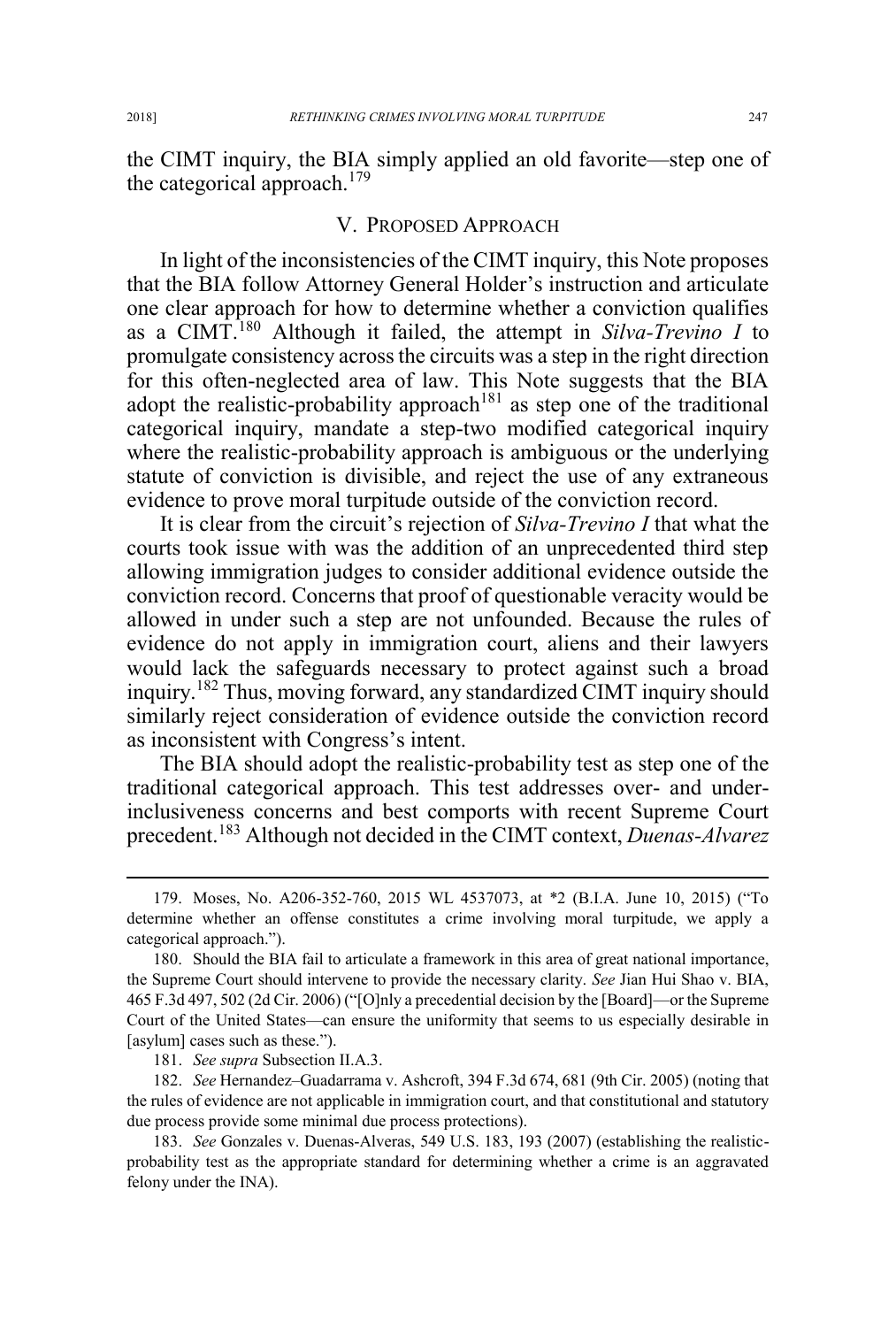considered whether a conviction under a California theft statute constituted a "theft offense" under the INA.<sup>184</sup> The underlying question resembles the one here, how to determine whether a particular state statute falls within a general category of offenses described under federal immigration law. The Attorney General's rationale for adopting the realistic probability test in *Silva-Trevino I* was both simple and persuasive—"immigration penalties ought to be based on criminal laws as they are actually applied."<sup>185</sup> This approach avoids the glaring pitfalls of both the least-culpable-conduct test and the common-case approach, and is best able to reconcile the goal of CIMT laws with the growing complexity of state penal codes.

Where the plain language of the statute under the traditional categorical inquiry is ambiguous, the BIA should direct courts to proceed to the modified categorical inquiry. Where a statute is divisible and contains both conduct that is a CIMT and is not a CIMT, it will always be necessary to proceed to this step. In rejecting *Silva-Trevino I*, the circuits applied traditional tools of statutory interpretation, concluding that Congress's clear intent was that courts focus only on the *conviction* when determining whether a crime is a CIMT.<sup>186</sup> As such, an alien's record of conviction is a valid source of information when conducting a CIMT inquiry.<sup>187</sup> Although conviction records will not literally reference moral turpitude, they will generally include the elements of the charged offense, at which point adjudicators may apply CIMT case law to determine whether those elements include moral turpitude.

The modified categorical inquiry also comports with Supreme Court precedent. The proper methodology for categorizing convictions has previously been addressed by the Supreme Court in the context of criminal sentencing enhancement based on recidivism. In *Taylor v.*  United States,<sup>188</sup> the Supreme Court established a uniform standard for determining whether a prior conviction falls within a category that can serve as the predicate for enhanced sentencing.<sup>189</sup> Fifteen years later, in Shepard v. United States,<sup>190</sup> the Court held that facts contained in the record of conviction from a non-jury trial were also relevant to sentencing

 <sup>184.</sup> *Id.* at 185.

<sup>185.</sup> Silva-Trevino I, 24 I. & N. Dec. 687, 698 (A.G. 2008), *vacated by* Silva-Trevino, 26 I. & N. Dec. 550 (A.G. 2015).

<sup>186.</sup> *See supra* Section III.C.

<sup>187.</sup> *See* Prudencio v. Holder, 669 F.3d 472, 482 (4th Cir. 2012) ("Thus, in a case . . . in which the only issue is the alien's prior conviction, the statute unambiguously directs that an adjudicator consider only the conviction itself, and not any underlying conduct.").

<sup>188. 495</sup> U.S. 575 (1990).

<sup>189.</sup> *Id.* at 602.

<sup>190. 544</sup> U.S. 13 (2005).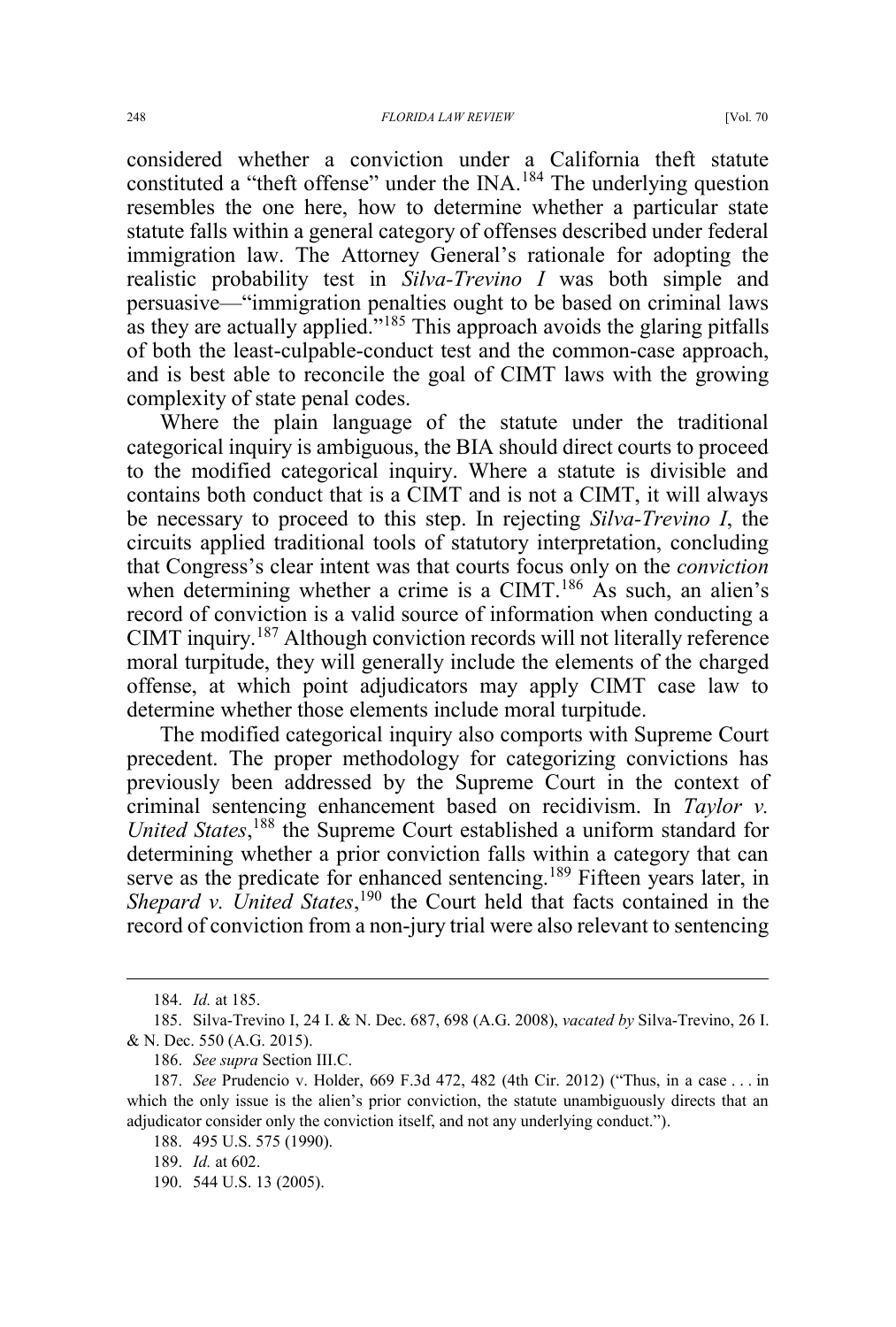enhancement where the plain language was ambiguous.<sup>191</sup> In these cases, the Court approved of a process of categorization beginning with a categorical approach, looking only to the plain language of the statute to determine whether a specific offense substantially corresponds to the generic definition at issue.<sup>192</sup> Where the plain language was ambiguous as to whether a specific conviction corresponded, the Court approved the consideration of specific facts found in the record of conviction.<sup>193</sup>

In *Duenas-Alvarez*, the Supreme Court explicitly applied this categorization framework in the immigration context, employing *Taylor*'s categorical approach and stating that the modified categorical approach should be used where necessary.<sup>194</sup> Based on these holdings, the BIA should specify that adjudicators are only to proceed to the modified categorical approach when the plain language of the statute is ambiguous as to whether the statute is always a CIMT. Under this rule, convictions under a divisible statute would always require consideration of the record of conviction, and the door would remain open for a situation where a non-divisible statute is nonetheless ambiguous and requires consideration of the record of conviction. Adoption of the realistic-probability test for the traditional categorical approach, and use of the modified categorical approach only when the plain language of a statute so dictates, best comports with both Supreme Court precedent and Congress's intent, and therefore should be adopted by the BIA in an effort to standardize the CIMT inquiry.

#### **CONCLUSION**

Undocumented aliens are a vulnerable population who often come to the United States without the resources or language skills necessary to navigate the complex American legal system.<sup>195</sup> Aliens currently do not have a constitutional right to a government-funded lawyer in immigration proceedings,<sup>196</sup> and can be easy targets for people looking to profit off of

196. KATIE M. MANUEL, CONG. RESEARCH SERV., R43613, ALIENS' RIGHT TO COUNSEL IN REMOVAL PROCEEDINGS: IN BRIEF (2016), http://trac.syr.edu/immigration/library/P11612.pdf.

 <sup>191.</sup> *Id.* at 16.

<sup>192.</sup> *Taylor*, 495 U.S. at 602.

<sup>193.</sup> *Shepard*, 544 U.S. at 16; *Taylor*, 495 U.S. at 602.

<sup>194.</sup> Gonzales v. Duenas-Alveras, 549 U.S. 183, 187 (2007).

<sup>195.</sup> *See* U.S. CENSUS BUREAU, SPEAKING ENGLISH, ENGLISH-SPEAKING ABILITY OF THE FOREIGN-BORN POPULATION BY WORLD REGION OF BIRTH: 2012 (2012), http://www.census.gov/ content/dam/Census/newsroom/releases/2014/cb14-105\_englishspeakingability\_graphic.pdf (finding that fifty percent of the total foreign born population above five years old spoke English less than "very well").